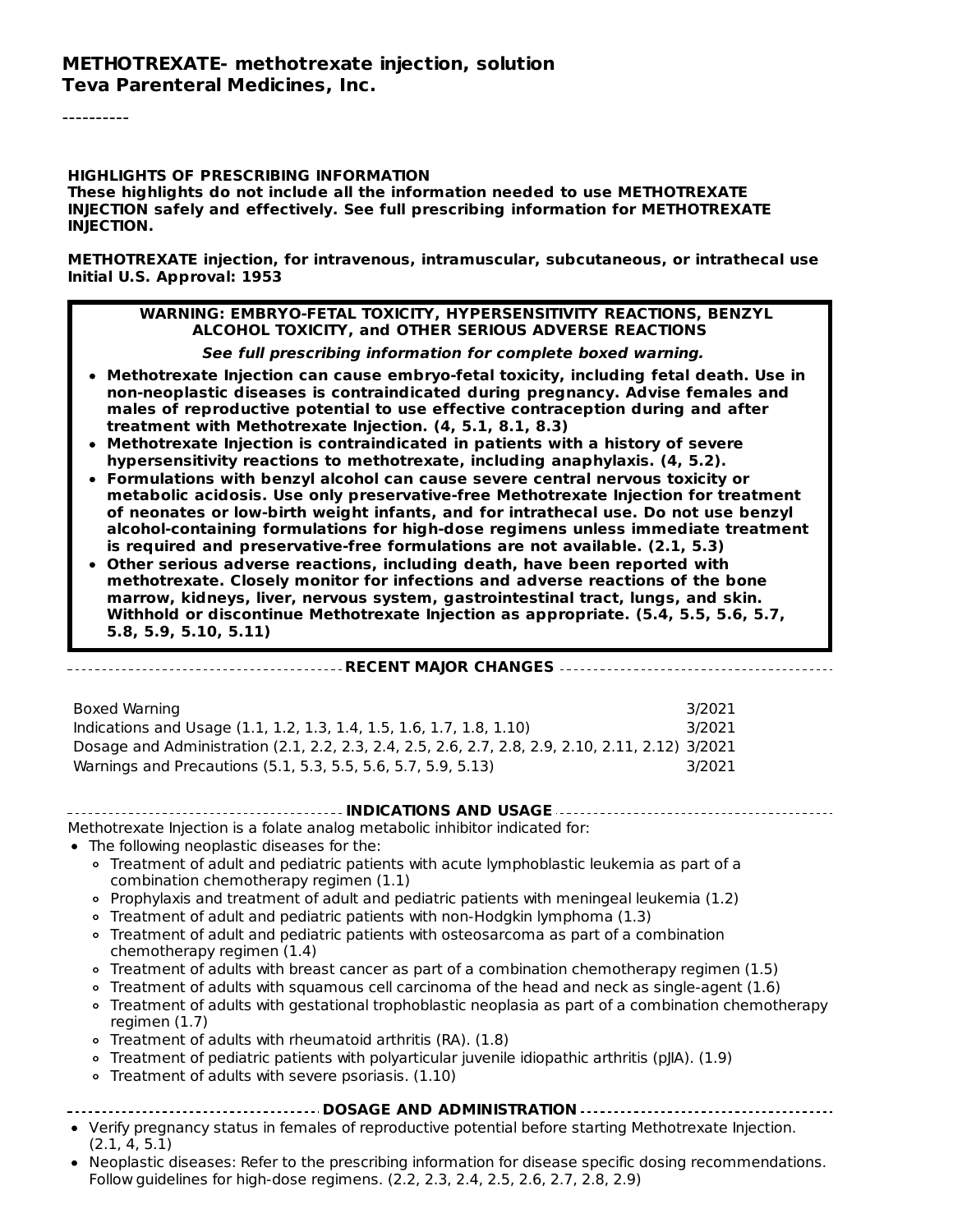| • RA: Recommended starting dosage of 7.5 mg once weekly intramuscularly; adjust dose to achieve an<br>optimal response. (2.10)                                                                      |  |  |  |  |
|-----------------------------------------------------------------------------------------------------------------------------------------------------------------------------------------------------|--|--|--|--|
| • pJIA: Recommended starting dosage of 10 mg/m <sup>2</sup> once weekly subcutaneously or intramuscularly;<br>adjust dose to achieve an optimal response. (2.11)                                    |  |  |  |  |
| • Psoriasis: Recommended dosage of 10 mg to 25 mg once weekly intramuscularly or intravenously;<br>adjust dose to achieve optimal response. Once achieved, reduce to lowest possible dosage. (2.12) |  |  |  |  |
| ------------------------DOSAGE FORMS AND STRENGTHS -----------------------------------                                                                                                              |  |  |  |  |
| Injection: (3)                                                                                                                                                                                      |  |  |  |  |
| • Preservative-free (single-dose vials): 1 g/40 mL (25 mg/mL)                                                                                                                                       |  |  |  |  |
|                                                                                                                                                                                                     |  |  |  |  |
| • History of severe hypersensitivity to methotrexate. (4)                                                                                                                                           |  |  |  |  |
| • Pregnancy: in patients with non-neoplastic diseases. (4)                                                                                                                                          |  |  |  |  |
| ------------------------------------- WARNINGS AND PRECAUTIONS -----------------------------------                                                                                                  |  |  |  |  |
| • Secondary malignancies can occur. (5.13)                                                                                                                                                          |  |  |  |  |
| • Tumor lysis syndrome can occur in patients with rapidly growing tumors. (5.14)                                                                                                                    |  |  |  |  |
| • Immunizations and Risks associated with Live Vaccines: Immunizations may be ineffective. Live                                                                                                     |  |  |  |  |
| vaccines are not recommended due to risk of disseminated infection. (5.15)                                                                                                                          |  |  |  |  |
| • Infertility: Can cause impairment of fertility, oligospermia, and menstrual dysfunction. (5.16, 8.3)                                                                                              |  |  |  |  |
|                                                                                                                                                                                                     |  |  |  |  |
| Common adverse reactions include ulcerative stomatitis, leukopenia, nausea, and abdominal distress.<br>(6.1)                                                                                        |  |  |  |  |
| To report SUSPECTED ADVERSE REACTIONS, contact Teva Pharmaceuticals USA, Inc. at 1-<br>888-838-2872 or FDA at 1-800-FDA-1088 or www.fda.gov/medwatch.                                               |  |  |  |  |
|                                                                                                                                                                                                     |  |  |  |  |
| Refer to full prescribing information for drug interactions with Methotrexate Injection. (7)                                                                                                        |  |  |  |  |
|                                                                                                                                                                                                     |  |  |  |  |
| • Lactation: Advise not to breastfeed. (8.2)                                                                                                                                                        |  |  |  |  |
| • Pediatric use: Intermediate-dose methotrexate can cause serious neurotoxicity in patients with acute                                                                                              |  |  |  |  |

lymphoblastic leukemia. (8.4) **See 17 for PATIENT COUNSELING INFORMATION and FDA-approved patient labeling.**

**Revised: 6/2021**

#### **FULL PRESCRIBING INFORMATION: CONTENTS\* 1 INDICATIONS AND USAGE**

- 1.1 Acute Lymphoblastic Leukemia
- 1.2 Meningeal Leukemia: Prophylaxis and Treatment
- 1.3 Non-Hodgkin Lymphoma
- 1.4 Osteosarcoma
- 1.5 Breast Cancer
- 1.6 Squamous Cell Carcinoma of the Head and Neck
- 1.7 Gestational Trophoblastic Neoplasia
- 1.8 Rheumatoid Arthritis
- 1.9 Polyarticular Juvenile Idiopathic Arthritis
- 1.10 Psoriasis

# **2 DOSAGE AND ADMINISTRATION**

2.1 Important Dosage and Safety Information

2.2 Recommended Monitoring and Concomitant Therapies for Intermediate- and High-Dose Regimens

- 2.3 Recommended Dosage for Acute Lymphoblastic Leukemia
- 2.4 Recommended Dosage for Meningeal Leukemia: Prophylaxis and Treatment
- 2.5 Recommended Dosage for Non-Hodgkin Lymphoma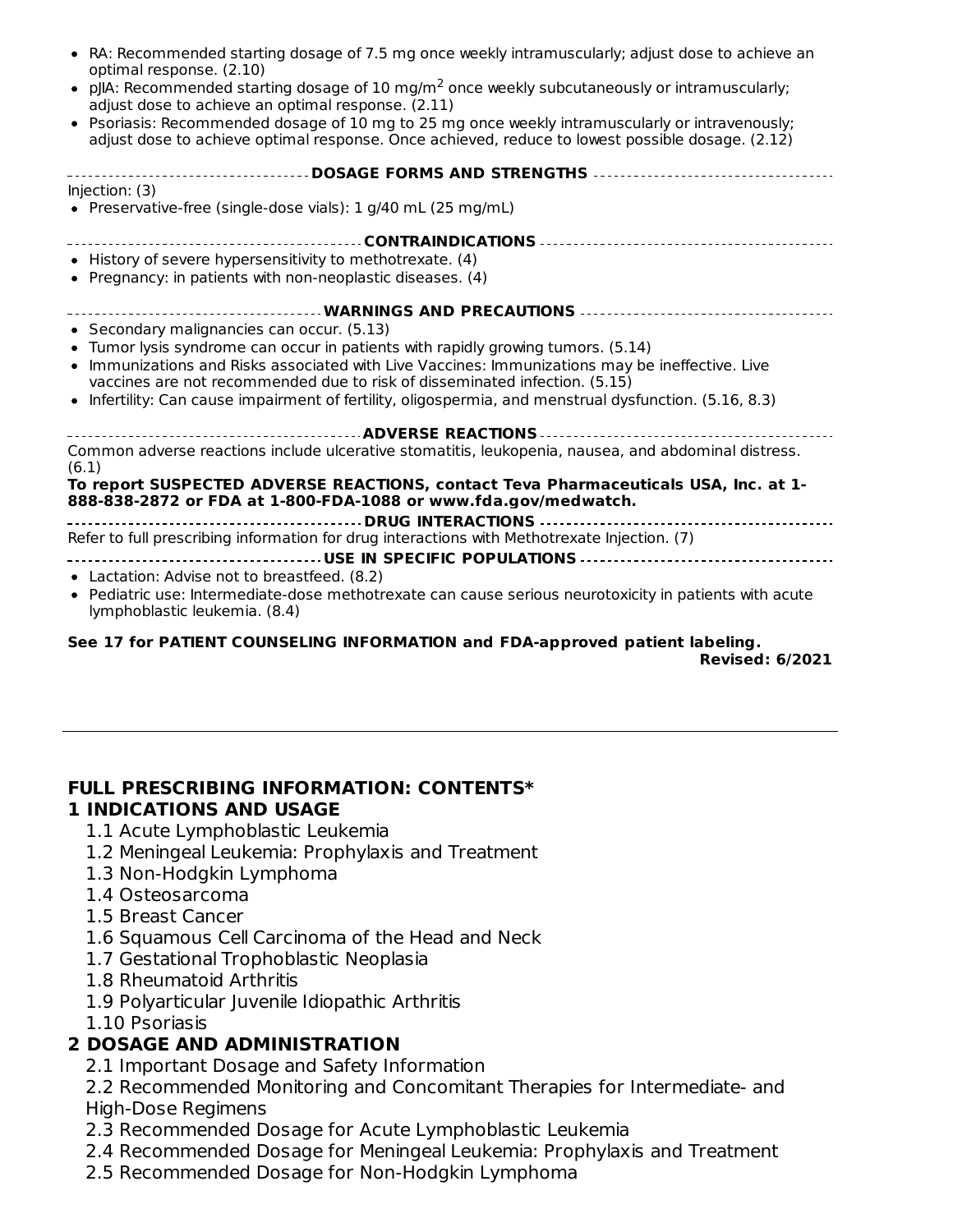- 2.6 Recommended Dosage for Osteosarcoma
- 2.7 Recommended Dosage for Breast Cancer
- 2.8 Recommended Dosage for Squamous Cell Carcinoma of Head and Neck
- 2.9 Recommended Dosage for Gestational Trophoblastic Neoplasia
- 2.10 Recommended Dosage for Rheumatoid Arthritis
- 2.11 Recommended Dosage for Polyarticular Juvenile Idiopathic Arthritis
- 2.12 Recommended Dosage for Psoriasis
- 2.13 Dosage Modifications for Adverse Reactions
- 2.14 Administration and Handling Information

## **3 DOSAGE FORMS AND STRENGTHS**

## **4 CONTRAINDICATIONS**

## **5 WARNINGS AND PRECAUTIONS**

- 5.1 Embryo-Fetal Toxicity
- 5.2 Hypersensitivity Reactions
- 5.3 Risks of Serious Adverse Reactions due to Benzyl Alcohol-Preservative
- 5.4 Myelosuppression
- 5.5 Serious Infections
- 5.6 Renal Toxicity
- 5.7 Hepatotoxicity
- 5.8 Neurotoxicity
- 5.9 Gastrointestinal Toxicity
- 5.10 Pulmonary Toxicity
- 5.11 Dermatologic Reactions
- 5.12 Folic Acid Supplementation
- 5.13 Secondary Malignancies
- 5.14 Tumor Lysis Syndrome
- 5.15 Immunization and Risks Associated with Live Vaccines

5.16 Infertility

- 5.17 Increased Risk of Adverse Reactions Due to Third Space Accumulation
- 5.18 Increased Risk of Soft Tissue and Bone Toxicity with Concomitant Radiotherapy
- 5.19 Risk of Serious Adverse Reactions with Medication Errors

# **6 ADVERSE REACTIONS**

- 6.1 Clinical Trials Experience
- 6.2 Postmarketing Experience

## **7 DRUG INTERACTIONS**

- 7.1 Effects of Other Drugs on Methotrexate
- 7.2 Effects of Methotrexate on Other Drugs

# **8 USE IN SPECIFIC POPULATIONS**

- 8.1 Pregnancy
- 8.2 Lactation
- 8.3 Females and Males of Reproductive Potential
- 8.4 Pediatric Use
- 8.5 Geriatric Use
- 8.6 Renal Impairment
- 8.7 Hepatic Impairment

# **10 OVERDOSAGE**

## **11 DESCRIPTION**

# **12 CLINICAL PHARMACOLOGY**

- 12.1 Mechanism of Action
- 12.3 Pharmacokinetics

# **13 NONCLINICAL TOXICOLOGY**

13.1 Carcinogenesis, Mutagenesis, Impairment of Fertility

## **15 REFERENCES**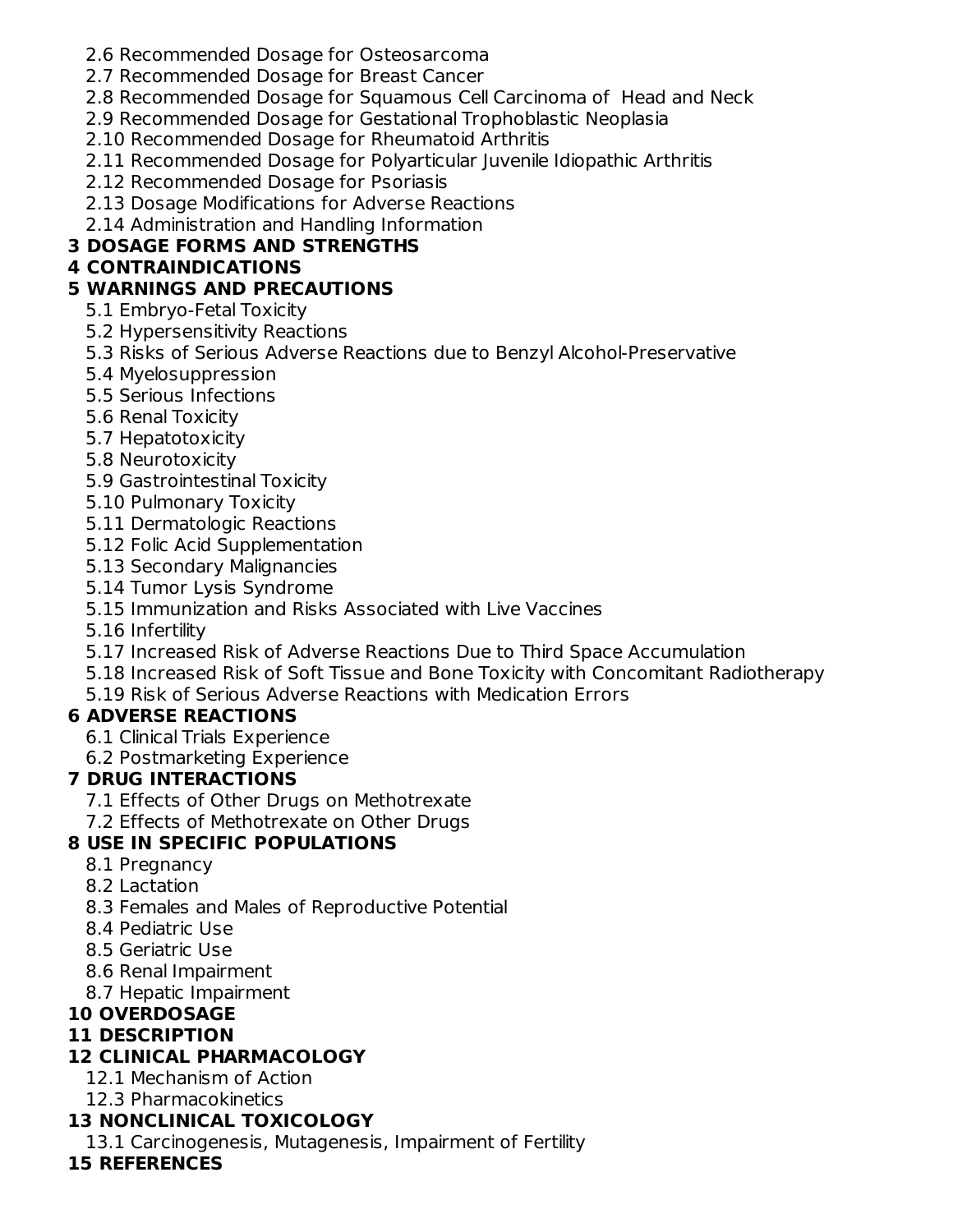### **16 HOW SUPPLIED/STORAGE AND HANDLING**

**17 PATIENT COUNSELING INFORMATION**

\* Sections or subsections omitted from the full prescribing information are not listed.

### **FULL PRESCRIBING INFORMATION**

| WARNING: EMBRYO-FETAL TOXICITY, HYPERSENSITIVITY REACTIONS,<br>BENZYL ALCOHOL TOXICITY, and OTHER SERIOUS ADVERSE REACTIONS<br>Methotrexate Injection can cause embryo-fetal toxicity, including fetal<br>death. For non-neoplastic diseases, Methotrexate Injection is<br>contraindicated in pregnancy. Advise females and males of                                                                                                                                                                      |
|-----------------------------------------------------------------------------------------------------------------------------------------------------------------------------------------------------------------------------------------------------------------------------------------------------------------------------------------------------------------------------------------------------------------------------------------------------------------------------------------------------------|
| reproductive potential to use effective contraception [see<br>Contraindications (4), Warnings and Precautions (5.1), and Use in<br>Specific Populations (8.1, 8.3)].                                                                                                                                                                                                                                                                                                                                      |
| Methotrexate Injection is contraindicated in patients with a history of<br>severe hypersensitivity reactions to methotrexate, including<br>anaphylaxis [see Contraindications (4) and Warnings and Precautions<br>$(5.2)$ ].                                                                                                                                                                                                                                                                              |
| Formulations with benzyl alcohol can cause severe central nervous<br>toxicity or metabolic acidosis. Use only preservative-free<br>Methotrexate Injection for treatment of neonates or low-birth weight<br>infants and for intrathecal use. Do not use benzyl alcohol-containing<br>formulations for high-dose regimens unless immediate treatment is<br>required and preservative-free formulations are not available [see<br>Dosage and Administration (2.1) and Warnings and Precautions<br>$(5.3)$ ]. |
| Other serious adverse reactions, including death, have been<br>reported with methotrexate. Closely monitor for infections and<br>adverse reactions of the bone marrow, kidneys, liver, nervous<br>system, gastrointestinal tract, lungs, and skin. Withhold or<br>discontinue Methotrexate Injection as appropriate [see Warnings and<br>Precautions (5.4, 5.5, 5.6, 5.7, 5.8, 5.9, 5.10, 5.11)].                                                                                                         |

### **1 INDICATIONS AND USAGE**

#### **1.1 Acute Lymphoblastic Leukemia**

Methotrexate Injection is indicated for the treatment of adult and pediatric patients with acute lymphoblastic leukemia (ALL) as part of a combination chemotherapy regimen.

### **1.2 Meningeal Leukemia: Prophylaxis and Treatment**

Methotrexate Injection is indicated for the prophylaxis and treatment of meningeal leukemia in adult and pediatric patients.

### **1.3 Non-Hodgkin Lymphoma**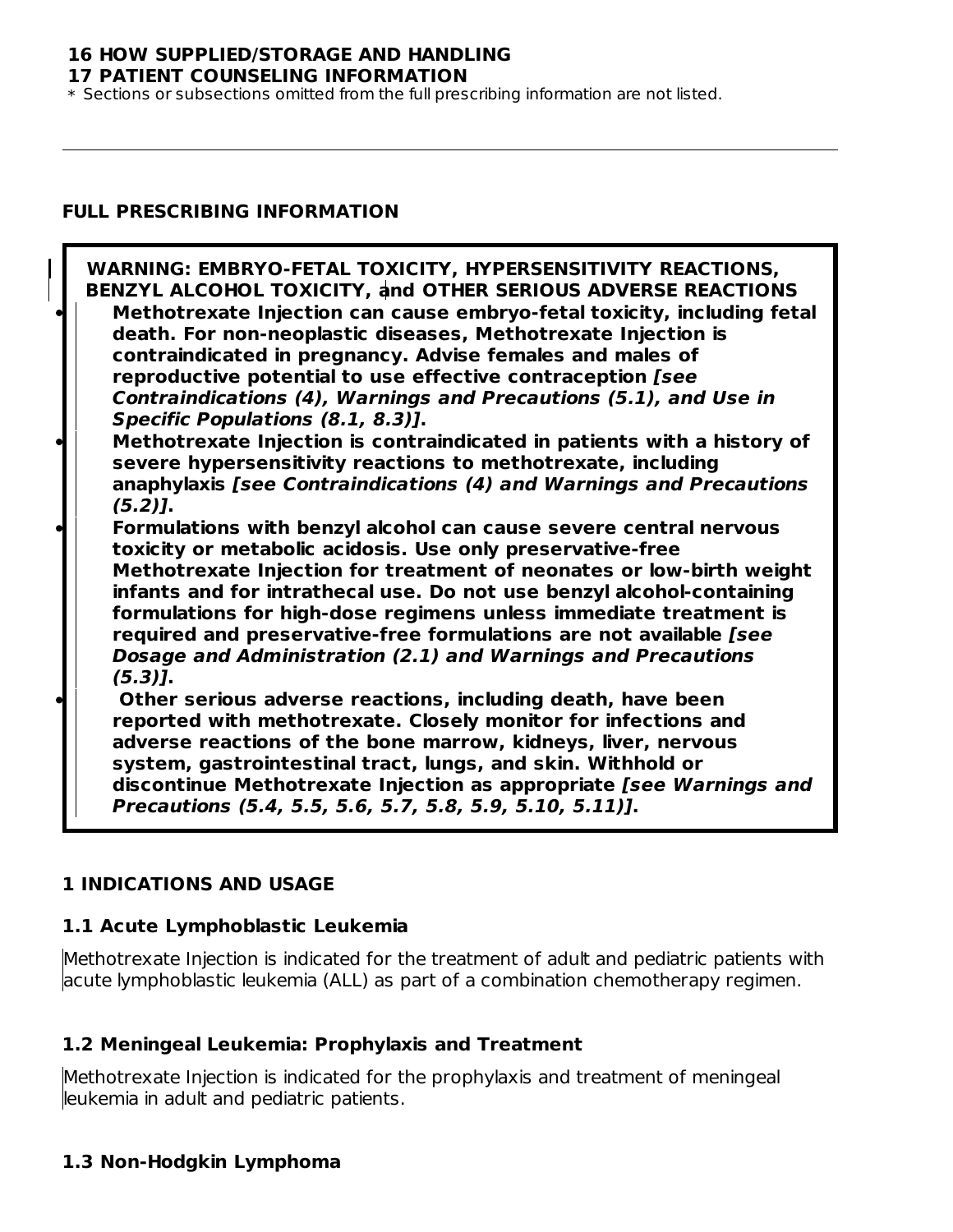Methotrexate Injection is indicated for the treatment of adults and pediatric patients with Non-Hodgkin lymphoma.

## **1.4 Osteosarcoma**

Methotrexate Injection is indicated for the treatment of adults and pediatric patients with osteosarcoma as part of a combination chemotherapy regimen.

## **1.5 Breast Cancer**

Methotrexate Injection is indicated for the treatment of adults with breast cancer as part of a combination chemotherapy regimen.

## **1.6 Squamous Cell Carcinoma of the Head and Neck**

Methotrexate Injection is indicated for the treatment of adults with squamous cell carcinoma of the head and neck as a single-agent.

## **1.7 Gestational Trophoblastic Neoplasia**

Methotrexate Injection is indicated for the treatment of adults with gestational trophoblastic neoplasia (GTN) as part of a combination chemotherapy regimen.

## **1.8 Rheumatoid Arthritis**

Methotrexate Injection is indicated for the treatment of adults with rheumatoid arthritis (RA).

## **1.9 Polyarticular Juvenile Idiopathic Arthritis**

Methotrexate Injection is indicated for the treatment of pediatric patients with polyarticular Juvenile Idiopathic Arthritis (pJIA).

## **1.10 Psoriasis**

Methotrexate Injection is indicated for the treatment of adults with severe psoriasis.

## **2 DOSAGE AND ADMINISTRATION**

# **2.1 Important Dosage and Safety Information**

- **Use only preservative-free Methotrexate Injection for treatment of neonates or low-birth weight infants and for intrathecal use. Do not use benzyl alcohol-containing formulations for high-dose regimens unless immediate treatment is required and preservative-free formulations are not available [see Warnings and Precautions (5.3) and Use in Specific Populations (8.4)].**
- **Verify pregnancy status in females of reproductive potential before starting Methotrexate Injection [see Contraindications (4) and Warnings and Precautions (5.1)].**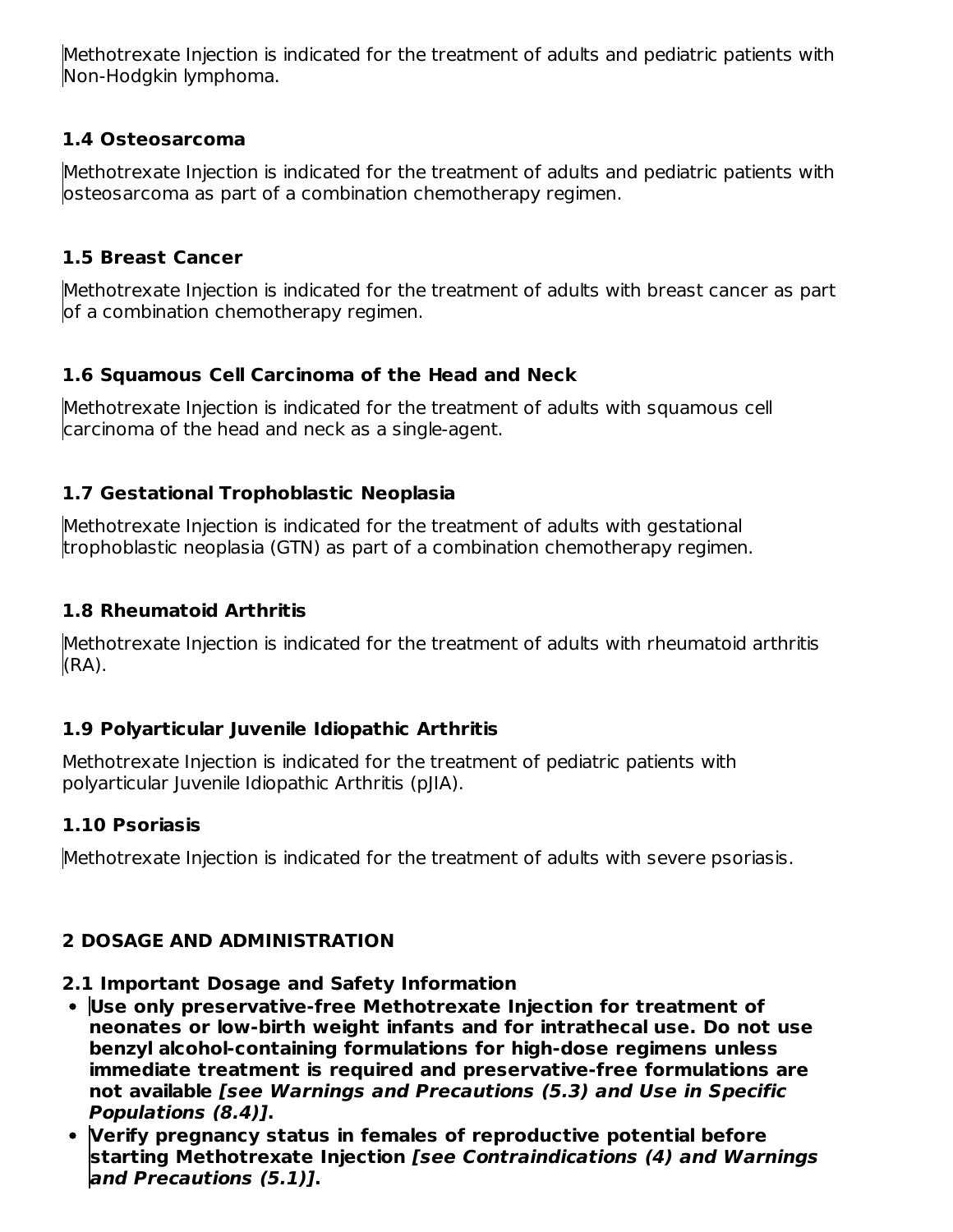**For patients switching between a methotrexate product administered orally and Methotrexate Injection, consider potential differences in bioavailability.**

### **2.2 Recommended Monitoring and Concomitant Therapies for Intermediateand High-Dose Regimens**

To decrease the risk of severe adverse reactions [see Warnings and Precautions (5)]:

- Administer leucovorin rescue in patients receiving Methotrexate Injection doses of 500 mg/m<sup>2</sup> or greater (e.g., high-dose).
- Consider leucovorin rescue for patients receiving Methotrexate Injection doses between 100 mg/m<sup>2</sup> to less than 500 mg/m<sup>2</sup> (e.g., intermediate-dose).

Refer to the leucovorin Prescribing Information for additional information.

- For high-dose Methotrexate Injection regimens, follow the supportive care and monitoring instructions below. Also consider for patients receiving intermediate-dose Methotrexate Injection regimens.
- Monitor serum creatinine, electrolytes, at baseline and at least daily during therapy
- $\circ$  Administer intravenous fluids starting before the first dose and continuing throughout treatment to maintain adequate hydration and urine output
- Alkalinize urine starting before the first dose and continuing throughout treatment to maintain a urinary pH of 7 or higher
- Monitor methotrexate concentrations at least daily and adjust hydration and leucovorin dosing as needed
- Administer glucarpidase in patients who have toxic plasma methotrexate concentrations (>1 micromole per liter) and delayed methotrexate clearance due to impaired renal function (refer to the glucarpidase Prescribing Information for additional information)

## **2.3 Recommended Dosage for Acute Lymphoblastic Leukemia**

Methotrexate Injection is used as part of a multi-drug regimen. The recommended dosage varies from 10 to 5000 mg/m<sup>2</sup> intravenously. For high dose Methotrexate Injection regimens, use leucovorin rescue in accordance with high-dose methotrexate regimen guidelines [see Dosage and Administration (2.2)]. Lower doses (e.g., 20 to 30 mg/m<sup>2</sup>/week) may be used intramuscularly. Individualize the dose and schedule of Methotrexate Injection based on disease state, patient risk category, concurrent drugs used, phase of treatment, and response to treatment.

### **2.4 Recommended Dosage for Meningeal Leukemia: Prophylaxis and Treatment**

## **Use only preservative-free Methotrexate Injection for intrathecal use.**

Prior to administration, dilute preservative-free Methotrexate Injection to a concentration of 1 mg/mL in preservative-free 0.9% Sodium Chloride Injection, USP.

The recommended intrathecal dose of Methotrexate Injection (preservative-free) is based on age:

- less than 1 year: 6 mg

 $\vert$ - 1 to less than 2 years: 8 mg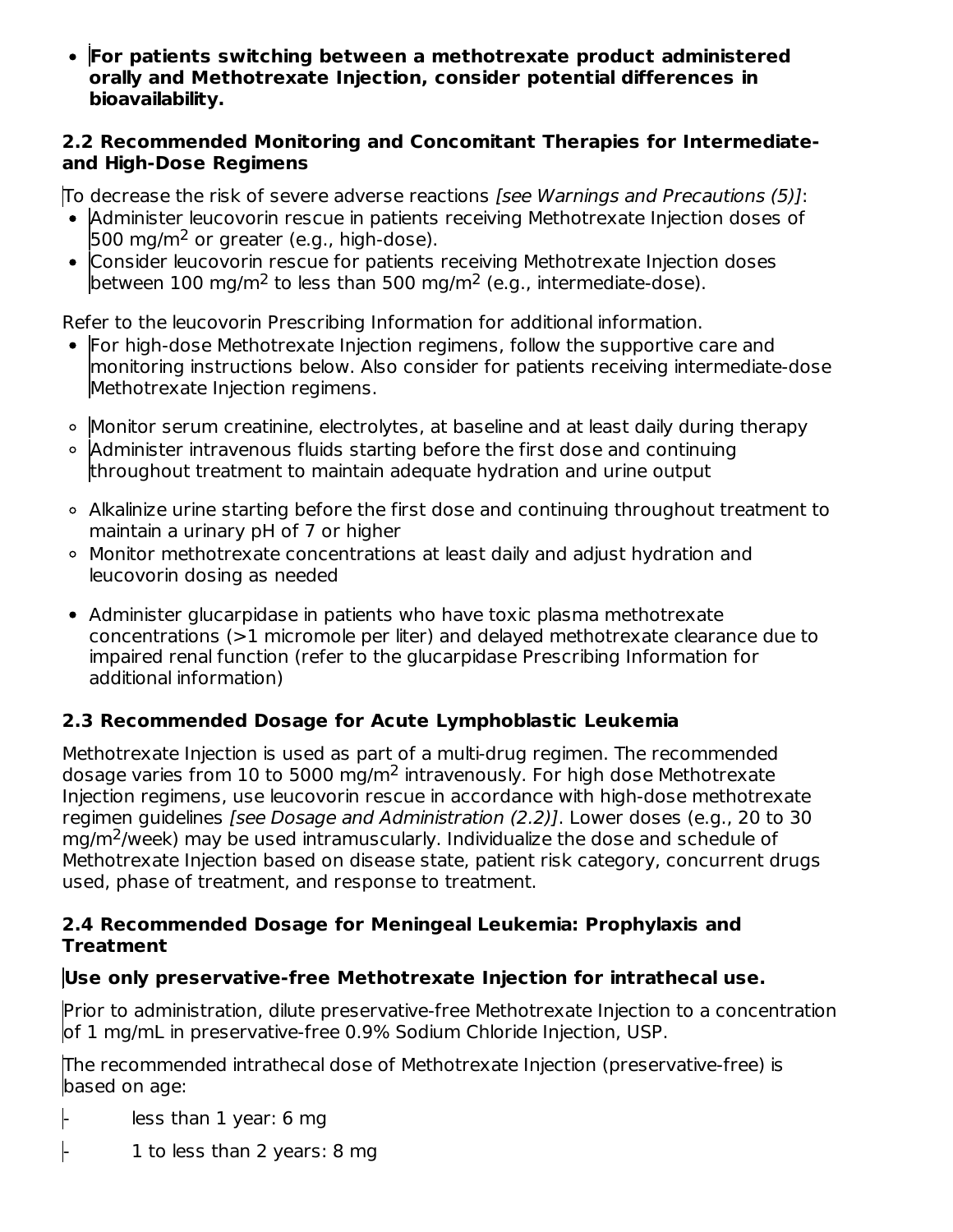$\vert$ - 2 to less than 3 years: 10 mg

- 3 to less than 9 years: 12 mg

greater than or equal to 9 years: 12 to 15 mg

For treatment of meningeal leukemia, intrathecal methotrexate may be given at intervals of 2 or more days up to twice weekly; however, administration at intervals of less than 1 week may result in increased subacute toxicity. For meningeal leukemia prophylaxis, Methotrexate Injection is administered no more than once weekly.

For patients with Down Syndrome, administer leucovorin rescue with intrathecal Methotrexate Injection.

## **2.5 Recommended Dosage for Non-Hodgkin Lymphoma**

The recommended dosage of Methotrexate Injection varies. When used in combination, recommended dosages range from 10 mg/m<sup>2</sup> to 8000 mg/m<sup>2</sup> intravenously. When used as a single agent, recommended dosages include 8,000 mg/m<sup>2</sup> intravenously for central nervous system-directed therapy or 5 to 75 mg intravenously for cutaneous forms of Non-Hodgkin lymphoma.

As part of a combination chemotherapy regimen, a recommended dosage of Methotrexate Injection is 1,000 mg/m<sup>2</sup> or 3,000 mg/m<sup>2</sup> as an intravenous infusion over 24 hours followed by leucovorin rescue in accordance with high-dose methotrexate regimen guidelines [see Dosage and Administration (2.2)].

For central nervous system-directed therapy, a recommended dosage of Methotrexate Injection is 8,000 mg/m<sup>2</sup> as an intravenous infusion over 4 hours as a single agent or in combination with immunochemotherapy at doses ranging from 3,000 mg/m<sup>2</sup> to 8,000  $mg/m<sup>2</sup>$  followed by leucovorin rescue in accordance with high-dose methotrexate regimen guidelines [see Dosage and Administration (2.2)].

For intrathecal Methotrexate Injection (preservative-free), the recommended dose is based on age [see Dosage and Administration (2.4)]. The frequency of administration varies based on whether it is being used for treatment or prophylaxis, and other factors.

## **2.6 Recommended Dosage for Osteosarcoma**

The recommended dosage of Methotrexate Injection is typically 12 g/m<sup>2</sup> (maximum 20 g/dose) as an intravenous infusion over 4 hours administered as a component of a combination chemotherapy regimen. Administer leucovorin rescue in accordance with high-dose methotrexate regimen quidelines [see Dosage and Administration (2.2)]. Subsequent doses may need to be adjusted based on observed peak serum methotrexate concentrations. Dosage and schedule may vary based upon factors such as patient comorbidities, disease state, and prior treatments.

# **2.7 Recommended Dosage for Breast Cancer**

A recommended dosage of Methotrexate Injection is 40 mg/m<sup>2</sup> intravenously as a component of a cyclophosphamide- and fluorouracil-based multi-drug regimen.

## **2.8 Recommended Dosage for Squamous Cell Carcinoma of Head and Neck**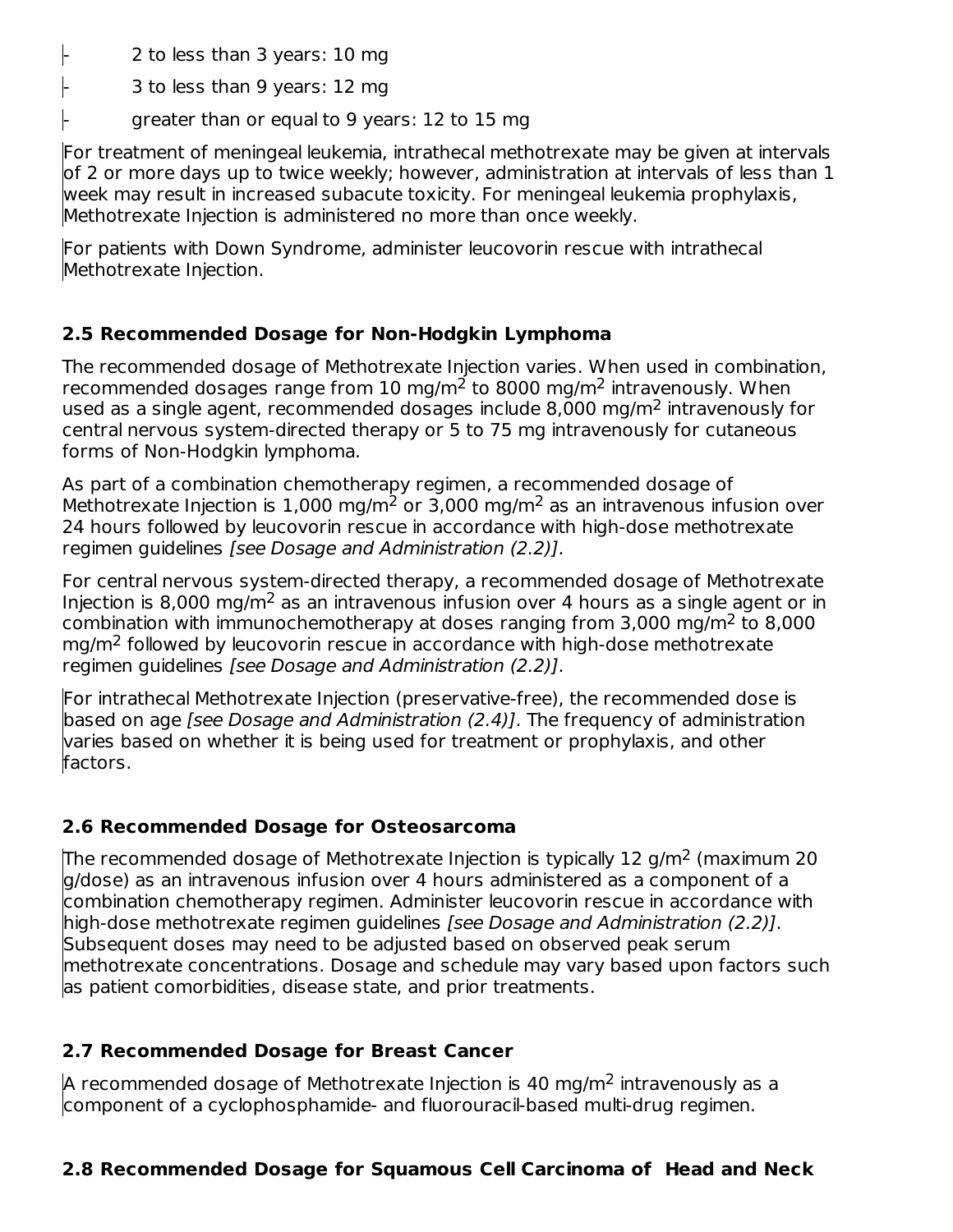The recommended dosage of Methotrexate Injection ranges from 40 to 60 mg/m<sup>2</sup> intravenously once weekly.

## **2.9 Recommended Dosage for Gestational Trophoblastic Neoplasia**

For patients with low-risk gestational trophoblastic neoplasia (GTN) a recommended dosage for Methotrexate Injection is 30 mg/m<sup>2</sup> to 200 mg/m<sup>2</sup> or 0.4 mg/kg to 1 mg/kg intravenously or intramuscularly.

For patients with high-risk GTN, a recommended dosage for Methotrexate Injection is 300 mg/m<sup>2</sup> over 12 hours as an intravenous infusion as a component of a multi-drug regimen.

## **2.10 Recommended Dosage for Rheumatoid Arthritis**

The recommended starting dosage of Methotrexate Injection is 7.5 mg once weekly, administered intramuscularly with escalation to achieve optimal response. Dosages of more than 20 mg once weekly result in an increased risk of serious adverse reactions, including myelosuppression.

When responses are observed, the majority occurred between 3 and 6 weeks from initiation of treatment; however, responses have occurred up to 12 weeks after treatment initiation.

Administer folic acid or folinic acid to reduce the risk of methotrexate adverse reactions [see Warnings and Precautions (5.12)].

## **2.11 Recommended Dosage for Polyarticular Juvenile Idiopathic Arthritis**

The recommended starting dosage of Methotrexate Injection is  $10$  mg/m<sup>2</sup> once weekly administered subcutaneously or intramuscularly, with escalation to achieve optimal response. Dosages over 30 mg/  $m<sup>2</sup>$  per week may result in an increased risk of serious adverse reactions, including myelosuppression. When responses are observed, the majority occurred between 3 and 6 weeks from initiation of treatment; however, responses have occurred up to 12 weeks after treatment initiation.

Administer folic acid or folinic acid to reduce the risk of methotrexate adverse reactions [see Warnings and Precautions (5.12)].

## **2.12 Recommended Dosage for Psoriasis**

The recommended dosage of Methotrexate Injection is 10 mg to 25 mg intramuscularly or intravenously once weekly until adequate response is achieved.

Adjust the dose gradually to achieve optimal clinical response; do not exceed 25 mg per week. Once optimal clinical response has been achieved, reduce the dosage to the lowest possible dosing regimen.

Administer folic acid or folinic acid to reduce the risk of methotrexate adverse reactions [see Warnings and Precautions (5.12)].

## **2.13 Dosage Modifications for Adverse Reactions**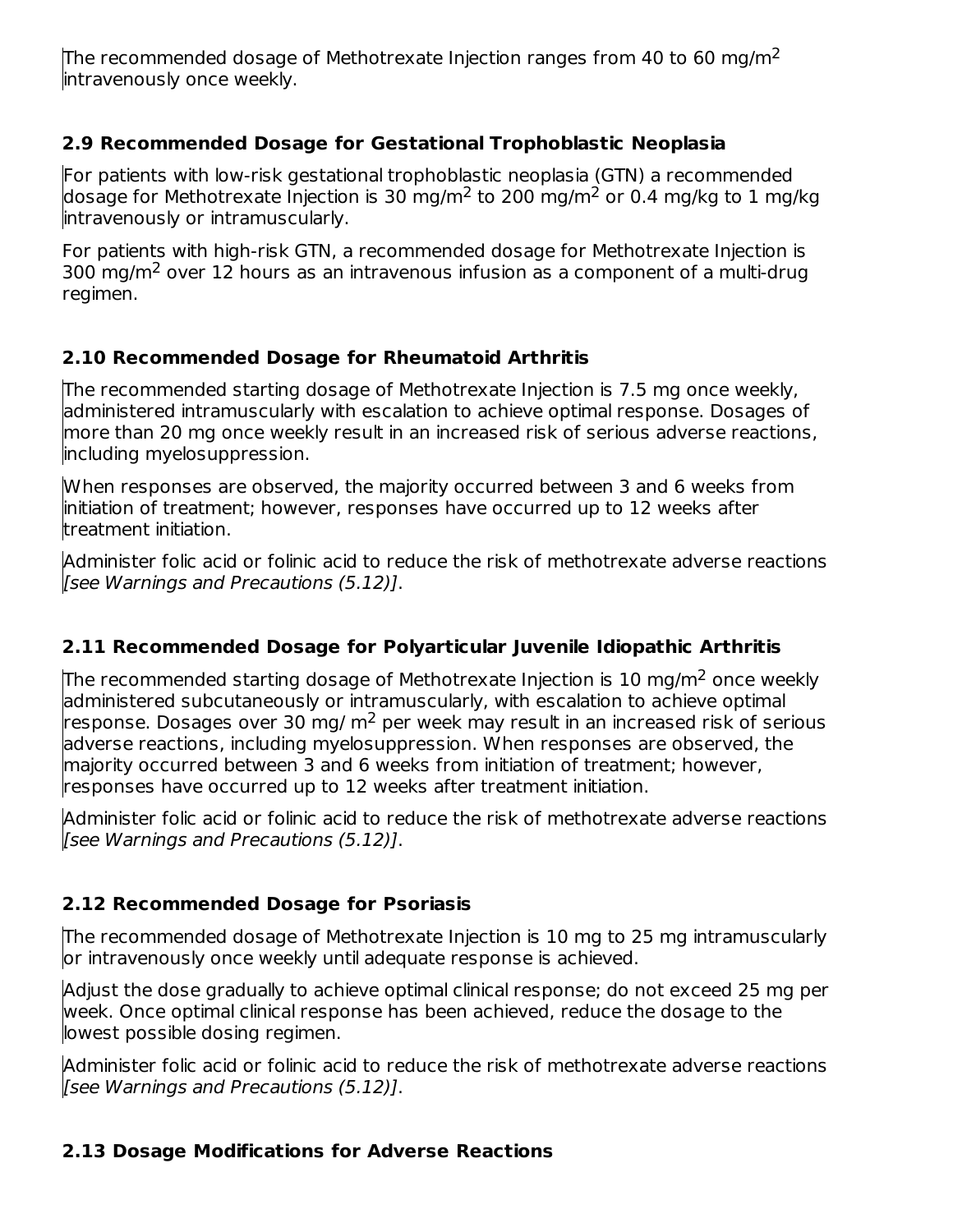Discontinue Methotrexate Injection for:

- Anaphylaxis or other severe hypersensitivity reactions *[see Warnings and Precautions* (5.2)]
- Lymphoproliferative disease [see Warnings and Precautions (5.13)]

Withhold, dose reduce or discontinue Methotrexate Injection as appropriate for:

• Myelosuppression [see Warnings and Precautions (5.4)]

Withhold or discontinue Methotrexate Injection as appropriate for:

- Serious infections [see Warnings and Precautions (5.5)]
- Renal toxicity [see Warnings and Precautions (5.6)]
- Hepatotoxicity [see Warnings and Precautions (5.7)]
- Neurotoxicity [see Warnings and Precautions (5.8)]
- Gastrointestinal toxicity [see Warnings and Precautions (5.9)]
- Pulmonary toxicity [see Warnings and Precautions (5.10)]
- Dermatologic reactions [see Warnings and Precautions (5.11)]

# **2.14 Administration and Handling Information**

Methotrexate Injection is a hazardous drug. Follow applicable special handling and disposable procedures. $^{\rm 1}$ 

# **Preservative-free (single-dose vial)**

Methotrexate Injection preservative-free may be administered by intramuscular, intravenous, subcutaneous, or intrathecal injection.

- **Use only preservative-free Methotrexate Injection for treatment of neonates or low-birth weight infants and for intrathecal use [see Warning and Precautions (5.3) and Use in Specific Populations (8.4)].**
- **Use preservative-free Methotrexate Injection for high-dose regimens unless immediate treatment is required, and preservative-free formulations are not available [see Warning and Precautions (5.3) and Use in Specific Populations (8.4)].**
- Preservative-free Methotrexate Injection may be further diluted immediately before use with preservative-free 0.9% Sodium Chloride Injection, USP. For the treatment or prophylaxis of meningeal leukemia, dilute the solution to a concentration of 1 mg/mL in 0.9% Sodium Chloride Injection, USP. Discard unused portion.
- Visually inspect for particulate matter and discoloration prior to administration. Discard if particulate matter or discoloration is observed.

# **3 DOSAGE FORMS AND STRENGTHS**

Injection: Methotrexate Injection is a clear, yellow solution and is supplied in single-dose vials (preservative free) in the following strength:

Preservative-free (single-dose vials)

 $\bullet$  1 g/40 mL (25 mg/mL)

# **4 CONTRAINDICATIONS**

Methotrexate Injection is contraindicated in:

- Patients with history of severe hypersensitivity to methotrexate [see Warnings and Precautions (5.2)].
- Pregnancy in patients with non-neoplastic diseases [see Warnings and Precautions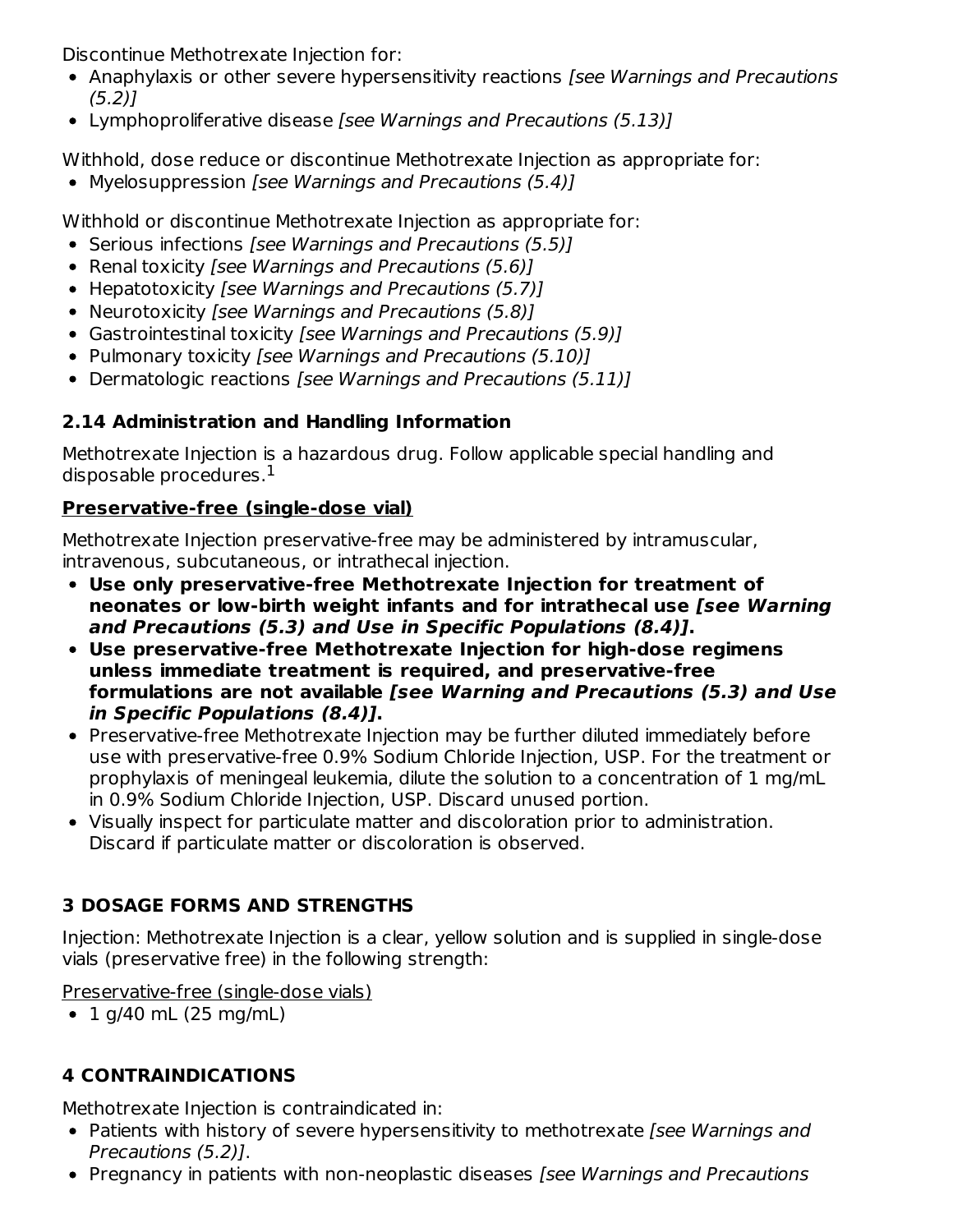## **5 WARNINGS AND PRECAUTIONS**

## **5.1 Embryo-Fetal Toxicity**

Based on published reports and its mechanism of action, methotrexate can cause embryo-fetal toxicity, including fetal death when administered to a pregnant woman.

Methotrexate Injection is contraindicated for use in pregnant women with non-neoplastic diseases. Advise pregnant women with neoplastic diseases of the potential risk to a fetus. The preservative benzyl alcohol can cross the placenta; when possible, use the preservative-free formulation when Methotrexate Injection is needed during pregnancy to treat a neoplastic disease [see Warnings and Precautions (5.3)].

Advise females of reproductive potential to use effective contraception during Methotrexate Injection treatment and for 6 months after the final dose. Advise males with female partners of reproductive potential to use effective contraception during Methotrexate Injection treatment and for 3 months after the final dose [see Contraindications (4) and Use in Specific Populations (8.1, 8.3, 8.4)].

## **5.2 Hypersensitivity Reactions**

Hypersensitivity reactions, including anaphylaxis, can occur with methotrexate [see] Adverse Reactions (6.1). If signs or symptoms of anaphylaxis or any other serious hypersensitivity reaction occurs, immediately discontinue Methotrexate Injection and institute appropriate therapy [see Contraindications (4)].

## **5.3 Risks of Serious Adverse Reactions due to Benzyl Alcohol-Preservative**

Formulations with benzyl alcohol can cause severe central nervous toxicity or metabolic acidosis, if used in neonates or low-birth weight infants, intrathecally, or in high-dose regimens. Use only preservative-free methotrexate for treatment of neonates or lowbirth weight infants and for intrathecal use. Do not use benzyl alcohol-containing formulations for high-dose regimens unless immediate treatment is required, and preservative-free formulations are not available. The preservative benzyl alcohol can cross the placenta; when possible, use the preservative-free formulation when Methotrexate Injection is needed during pregnancy to treat a neoplastic disease (see Use in Specific Populations (8.1)].

#### Serious and Fatal Adverse Reactions Including Gasping Syndrome in Neonates and Low-Birth Weight Infants

Serious and fatal adverse reactions including "gasping syndrome" can occur in neonates and low birth weight infants treated with drugs containing benzyl alcohol, including Methotrexate Injection with preservative. The "gasping syndrome" is characterized by central nervous system (CNS) depression, metabolic acidosis, and gasping respirations.

When prescribing in infants (non-neonate, non-low-birth weight), if a preservative-free formulation of Methotrexate Injection is not available and use of a benzyl alcoholcontaining formulation is necessary, consider the combined daily metabolic load of benzyl alcohol from all sources including Methotrexate Injection (Methotrexate Injection contains 9.4 mg of benzyl alcohol/per mL) and other drugs containing benzyl alcohol. The minimum amount of benzyl alcohol at which serious adverse reactions may occur is not known [see Use in Specific Populations (8.4)].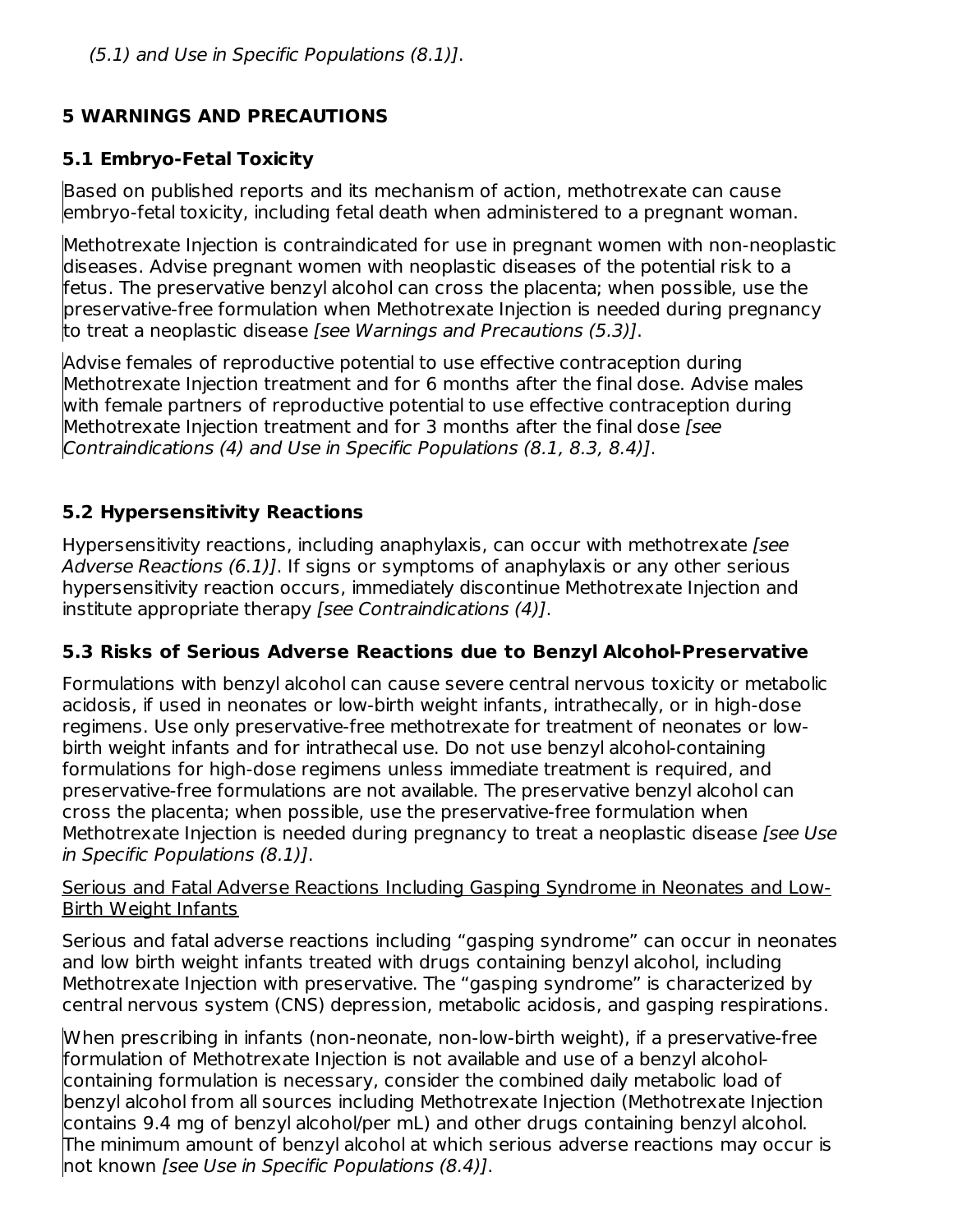Neurotoxicity Due to Intrathecal Administration

Serious neurotoxicity can occur following the intrathecal administration of Methotrexate Injection containing the preservative benzyl alcohol.

Metabolic Acidosis with High-Dose Therapy

Severe metabolic acidosis can occur with Methotrexate Injection that contains the preservative benzyl alcohol.

## **5.4 Myelosuppression**

Methotrexate suppresses hematopoiesis and can cause severe and life-threatening pancytopenia, anemia, aplastic anemia, leukopenia, neutropenia, and thrombocytopenia [see Adverse Reactions (6.1)].

Obtain blood counts at baseline and periodically during treatment. Monitor patients for possible clinical complications of myelosuppression. Provide supportive care and withhold, reduce dose, or discontinue methotrexate as needed.

## **5.5 Serious Infections**

Patients treated with methotrexate are at increased risk for developing life-threatening or fatal bacterial, fungal, or viral infections including opportunistic infections such as Pneumocystis jiroveci pneumonia, invasive fungal infections, hepatitis B reactivation, tuberculosis primary infection or reactivation, and disseminated Herpes zoster and cytomegalovirus infections.

Closely monitor patients for the development of signs and symptoms of infection during and after treatment with Methotrexate Injection. Withhold or discontinue Methotrexate Injection in patients who develop serious infections.

## **5.6 Renal Toxicity**

Methotrexate can cause renal toxicity including irreversible acute renal failure. Monitor renal function and withhold or discontinue methotrexate as needed for severe renal toxicity.

For patients receiving high-dose regimens, follow recommendations to decrease the risk of renal injury and mitigate renal toxicity [see Dosage and Administration (2.2)].

Patients with impaired renal function are at increased risk for methotrexate toxicity *[see*] Use in Specific Populations (8.6)].

Consider administration of glucarpidase in patients with toxic plasma methotrexate concentrations (>1 micromole per liter) and delayed clearance due to impaired renal function [see Dosage and Administration (2.2)].

## **5.7 Hepatotoxicity**

Methotrexate can cause severe and potentially irreversible hepatotoxicity including fibrosis, cirrhosis, and fatal liver failure [see Adverse Reactions (6.1, 6.2)].

In patients with psoriasis, fibrosis or cirrhosis may occur in the absence of symptoms or abnormal liver function tests. In patients with psoriasis, the risk of hepatotoxicity appears to increase with total cumulative dose and generally occurs after receipt of a total cumulative dose of 1.5 g or more.

The safety of methotrexate in patients with liver disease is unknown. Avoid use of methotrexate in patients with chronic liver disease, unless benefits clearly outweigh the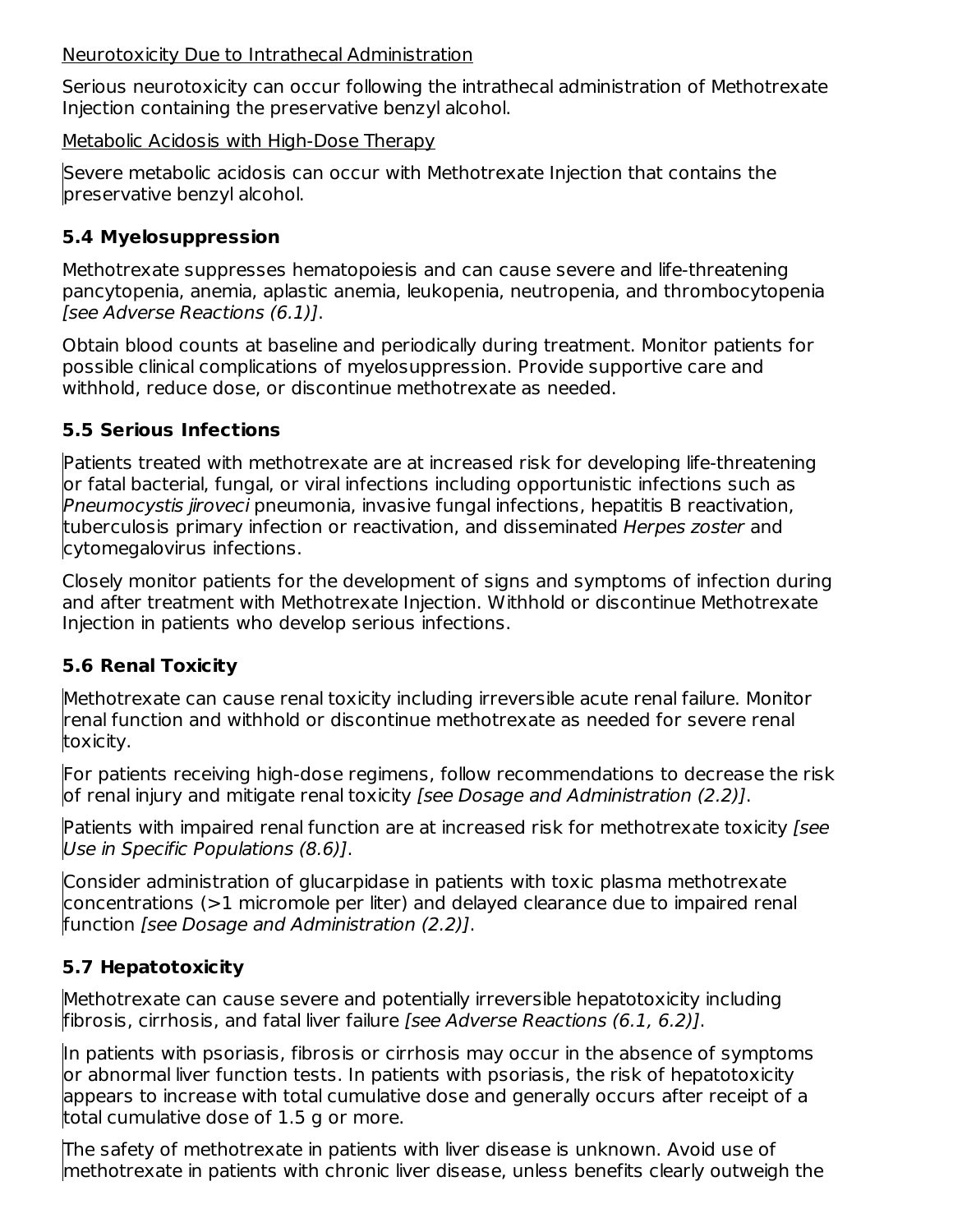risks. The risk of hepatotoxicity is increased with heavy alcohol consumption.

Assess liver function prior to initiating Methotrexate Injection and monitor liver function tests during treatment. Withhold or discontinue Methotrexate Injection as appropriate.

## **5.8 Neurotoxicity**

Methotrexate can cause severe acute and chronic neurotoxicity which can be progressive, irreversible, and fatal. Serious neurotoxicity, including generalized and focal seizures, have occurred in pediatric patients [see Use in Specific Populations (8.4)]. Monitor patients for signs of neurotoxicity and withhold or discontinue Methotrexate Injection when appropriate.

### Leukoencephalopathy

Leukoencephalopathy can occur with intermediate and high-dose intravenous regimens, intrathecal methotrexate, and low-dose methotrexate therapy. The risk of leukoencephalopathy is increased with prior cranial radiation.

### Transient Acute Neurologic Syndrome

A transient acute stroke-like syndrome can occur with high-dose methotrexate. Clinical manifestations include confusion, hemiparesis, transient blindness, seizures, and coma.

### Neurologic Adverse Reactions Associated with Intrathecal Administration

Intrathecal methotrexate can cause the following additional neurologic adverse reactions:

- Acute chemical arachnoiditis manifested by symptoms such as headache, back pain, nuchal rigidity, and fever.
- Subacute myelopathy characterized by paraparesis or paraplegia.

Avoid the intrathecal use of Methotrexate Injection that contains the preservative benzyl alcohol because of the risk of serious neurotoxicity [see Warnings and Precautions  $(5.3)$ ].

## **5.9 Gastrointestinal Toxicity**

Methotrexate can cause diarrhea, vomiting, stomatitis, hemorrhagic enteritis and fatal intestinal perforation [see Adverse Reactions (6.1)]. Patients with peptic ulcer disease or ulcerative colitis are at a greater risk of developing severe gastrointestinal adverse reactions.

Withhold or discontinue Methotrexate Injection for severe gastrointestinal toxicity, and institute appropriate supportive care as needed.

## **5.10 Pulmonary Toxicity**

Methotrexate-induced pulmonary toxicity including acute or chronic interstitial pneumonitis and irreversible or fatal cases can occur at all dose levels. Monitor patients for signs of pulmonary toxicity and withhold or discontinue Methotrexate Injection as appropriate.

## **5.11 Dermatologic Reactions**

Severe, including fatal, dermatologic reactions, such as toxic epidermal necrolysis, Stevens-Johnson syndrome, exfoliative dermatitis, skin necrosis, and erythema multiforme, can occur with methotrexate [see Adverse Reactions (6.1, 6.2)].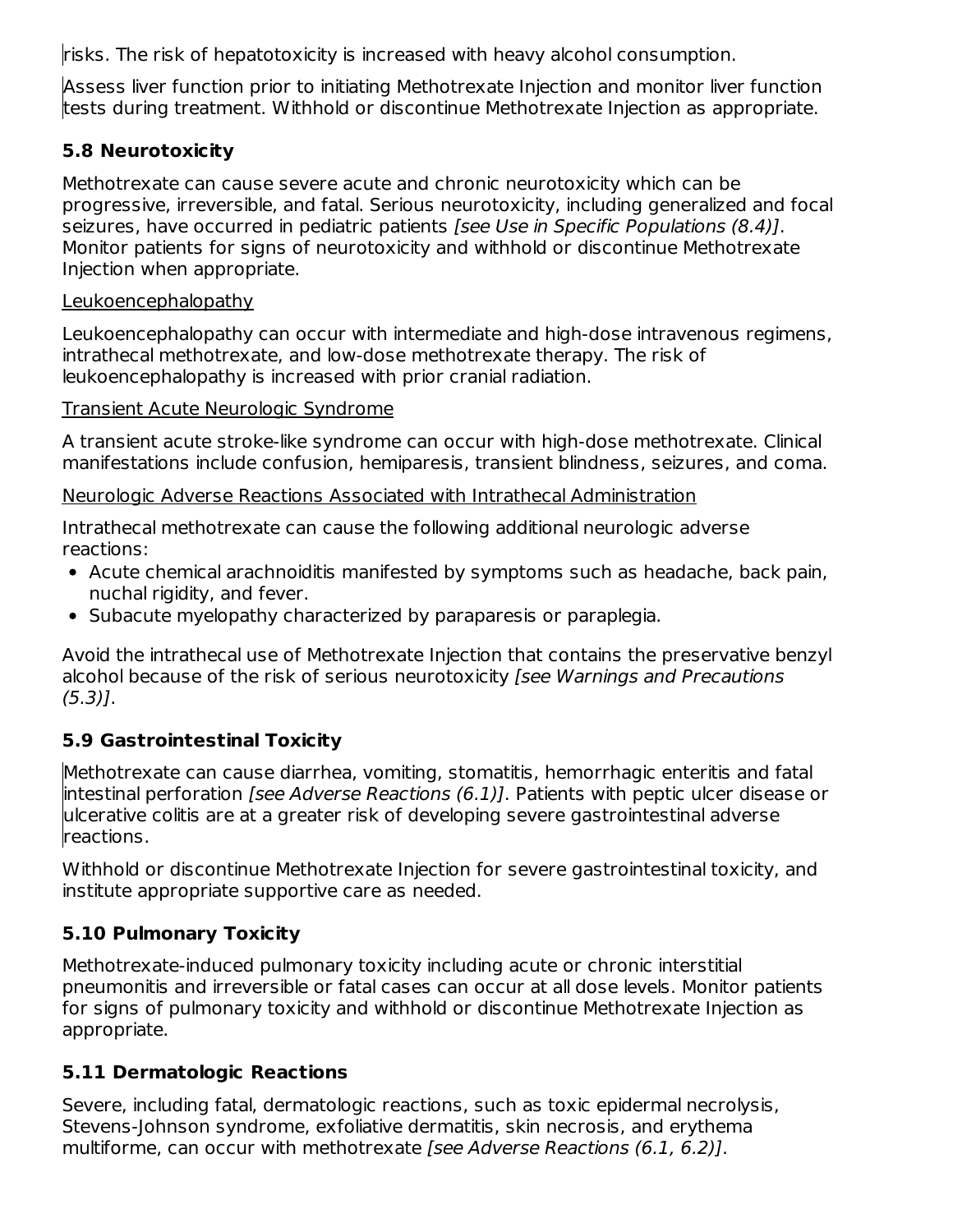Psoriasis may be aggravated by concomitant exposure to ultraviolet radiation.

Methotrexate can also cause radiation recall dermatitis and photodermatitis (sunburn) reactivation.

Monitor patients for signs of dermatologic toxicity and withhold or permanently discontinue Methotrexate Injection for severe dermatologic adverse reactions. Counsel patients to avoid excessive sun exposure and use sun protection measures.

## **5.12 Folic Acid Supplementation**

### Neoplastic Diseases

Products containing folic acid or its derivatives may decrease the clinical effectiveness of methotrexate. Avoid use of products containing folic acid or folinic acid unless clinically indicated [see Drug Interactions (7.1)].

#### Non-neoplastic Diseases

Folate deficiency may increase methotrexate adverse reactions. Administer folic acid or folinic acid to patients with rheumatoid arthritis, pJIA, and psoriasis [see Dosage and Administration (2.10, 2.11, 2.12)].

### **5.13 Secondary Malignancies**

Secondary malignancies can occur at all dose levels of methotrexate. In some cases, lymphoproliferative disease that occurred during therapy with low-dose methotrexate regressed completely following withdrawal of methotrexate. If lymphoproliferative disease occurs, discontinue Methotrexate Injection and institute appropriate treatment if lymphoma does not regress.

## **5.14 Tumor Lysis Syndrome**

Methotrexate can induce tumor lysis syndrome in patients with rapidly growing tumors. Institute appropriate treatment for prevention and management of tumor lysis syndrome.

## **5.15 Immunization and Risks Associated with Live Vaccines**

Immunization during methotrexate treatment may be ineffective.

Disseminated infections following administration of live vaccines have been reported.

Update immunizations according to immunization guidelines prior to initiating methotrexate. Immunization with live vaccines is not recommended during treatment. The interval between live vaccinations and initiation of methotrexate should be in accordance with current vaccination guidelines for patients on immunosuppressive therapies.

## **5.16 Infertility**

Based on published reports, methotrexate can cause impairment of fertility, oligospermia, and menstrual dysfunction. It is not known if the infertility may be reversible in affected patients. Discuss the risk of effects on reproduction with female and male patients of reproductive potential [see Use in Specific Populations (8.3)].

## **5.17 Increased Risk of Adverse Reactions Due to Third Space Accumulation**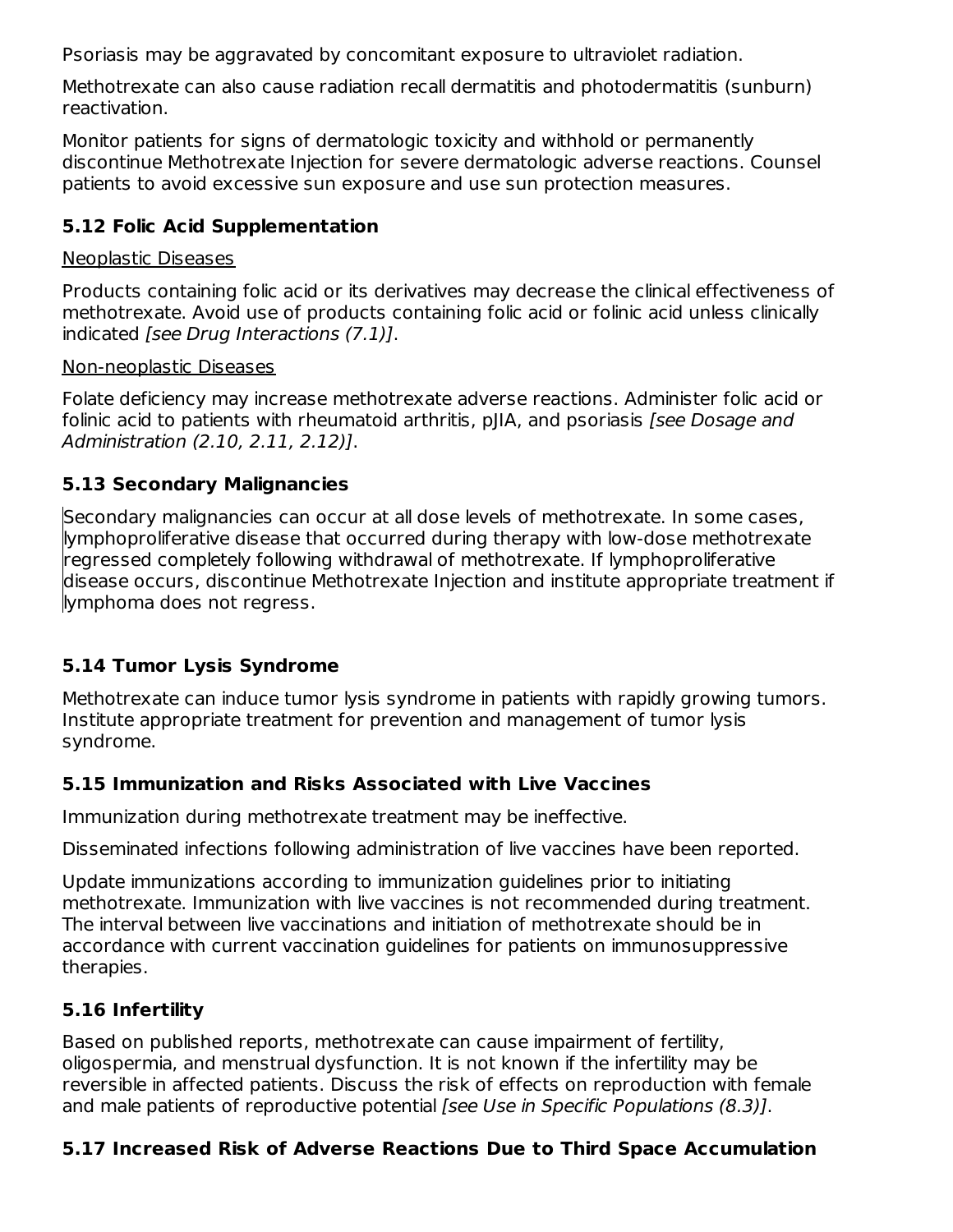Methotrexate can exit slowly from third space accumulations resulting in prolonged terminal plasma half-life and toxicity. Evacuate significant third-space accumulations prior to methotrexate administration [see Clinical Pharmacology (12.3)].

### **5.18 Increased Risk of Soft Tissue and Bone Toxicity with Concomitant Radiotherapy**

Concomitant radiation therapy increases the risk of soft tissue necrosis and osteonecrosis associated with methotrexate.

## **5.19 Risk of Serious Adverse Reactions with Medication Errors**

Serious adverse reactions, including death, have occurred due to medication errors. Most commonly, these errors occurred in patients who were taking methotrexate daily when a weekly dosing regimen was prescribed. Ensure that patients receive the recommended dosage, because medication errors have led to death.

# **6 ADVERSE REACTIONS**

The following adverse reactions are described, or described in greater detail, in other sections:

- Hypersensitivity Reactions [see Warnings and Precautions (5.2)]
- Myelosuppression [see Warnings and Precautions (5.4)]
- Serious Infections [see Warnings and Precautions (5.5)]
- Renal Toxicity [see Warnings and Precautions (5.6)]
- Hepatotoxicity [see Warnings and Precautions (5.7)]
- Neurotoxicity [see Warnings and Precautions (5.8)]
- Gastrointestinal Toxicity [see Warnings and Precautions (5.9)]
- Pulmonary Toxicity [see Warnings and Precautions (5.10)]
- Dermatologic Reactions [see Warnings and Precautions (5.11)]
- Secondary Malignancies [see Warnings and Precautions (5.13)]
- Tumor Lysis Syndrome [see Warnings and Precautions (5.14)]
- Increased Risk of Adverse Reactions due to Third Space Accumulation [see Warnings] and Precautions (5.17)]

## **6.1 Clinical Trials Experience**

Because clinical trials and other studies are conducted under widely varying conditions, adverse reaction rates observed in the clinical trials of a drug cannot be directly compared to rates in the clinical trials of another drug and may not reflect the rates observed in practice.

Commonly reported adverse reactions include ulcerative stomatitis, leukopenia, nausea, and abdominal distress. Other frequently reported adverse reactions are infection, malaise, fatigue, chills, fever, and dizziness.

### Rheumatoid Arthritis

The approximate incidences of methotrexate-attributed (i.e., placebo rate subtracted) adverse reactions in 12- to 18-week double-blind studies in patients (n=128) with RA treated with low-dose oral (7.5 mg per week to 15 mg per week) pulse methotrexate are listed below. Most patients were on concomitant NSAIDs and some received corticosteroids. Hepatic histology was not examined in these short-term studies.

Incidence ≥10%: Elevated liver function tests 15%, nausea/vomiting 10%.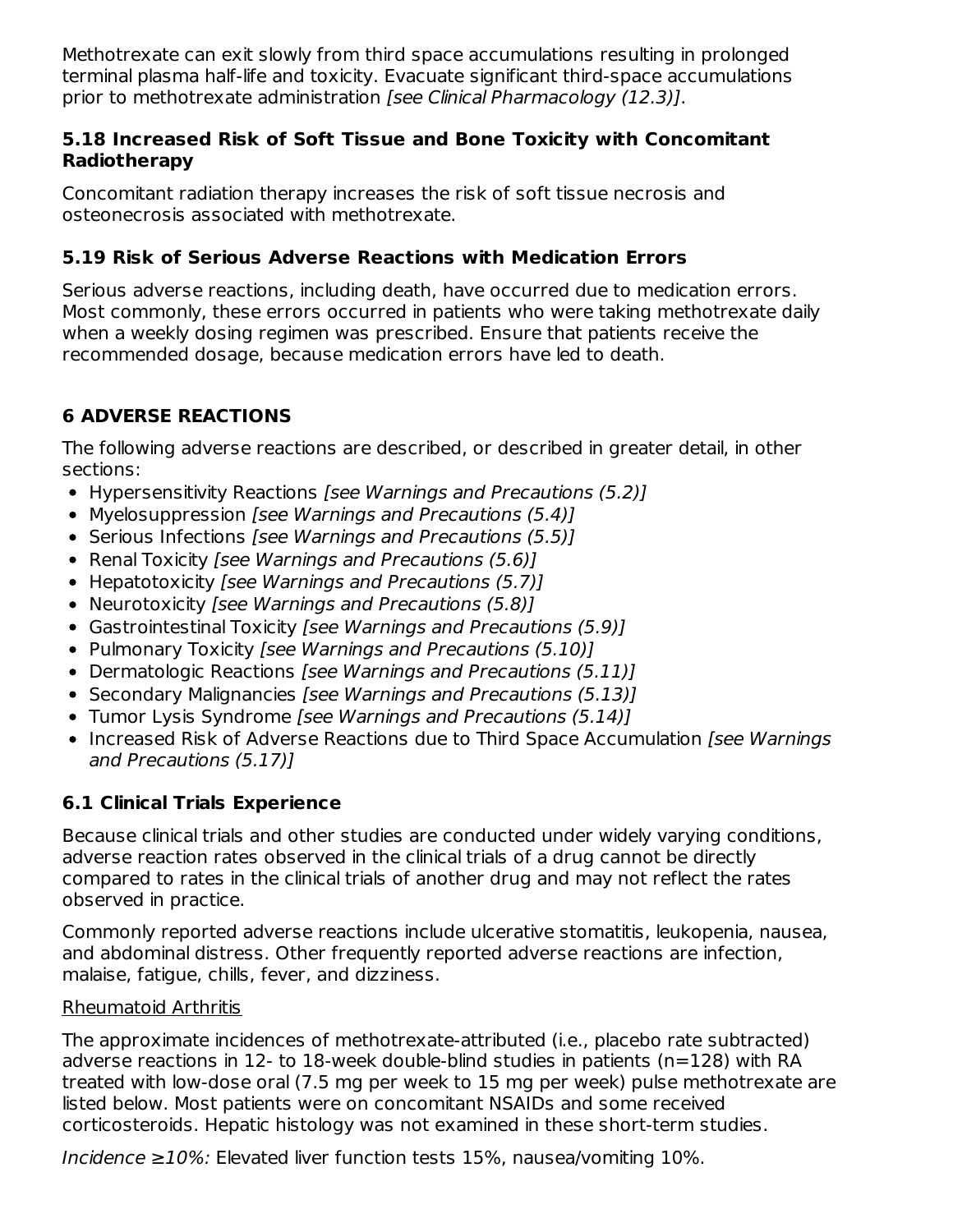Incidence 3% to <10%: Stomatitis, thrombocytopenia (platelet count less than  $100,000$ /mm<sup>3</sup>).

Incidence 1% to <3%: Rash/pruritus/dermatitis, diarrhea, alopecia, leukopenia (white blood cell count less than  $3000$ /mm<sup>3</sup>), pancytopenia, dizziness.

Two other controlled trials of patients (n=680) with RA on 7.5 mg per week to 15 mg per week oral doses showed the following adverse reactions:

Incidence 1%: Interstitial pneumonitis.

Other less common adverse reactions: Decreased hematocrit, headache, upper respiratory infection, anorexia, arthralgias, chest pain, coughing, dysuria, eye discomfort, epistaxis, fever, infection, sweating, tinnitus, vaginal discharge.

Polyarticular Juvenile Idiopathic Arthritis (pJIA)

The approximate incidences of adverse reactions reported in patients 2 to 18 years of age with pJIA treated with oral, weekly doses of methotrexate (5 mg/m<sup>2</sup> per week to 20 mg/m<sup>2</sup> per week or 0.1 mg/kg per week to

0.65 mg/kg per week) were as follows (most patients were receiving concomitant NSAIDs, and some received corticosteroids): elevated liver function tests, 14%; gastrointestinal reactions (e.g., nausea, vomiting, diarrhea), 11%; stomatitis, 2%; leukopenia, 2%; headache, 1.2%; alopecia, 0.5%; dizziness, 0.2%; rash, 0.2%.

Psoriasis

In two published series of adult psoriasis patients (n=204, 248) treated with methotrexate doses up to 25 mg per week for up to 4 years, adverse reaction rates were similar to those in patients with RA, except for alopecia, photosensitivity, and "burning of skin lesions" (each 3% to 10%). Painful plaque erosions have been reported.

## **6.2 Postmarketing Experience**

The following adverse reactions have been identified during postapproval use of methotrexate. Because these reactions are reported voluntarily from a population of uncertain size, it is not always possible to reliably estimate their frequency or establish a causal relationship to drug exposure.

Blood and lymphatic system disorders: Aplastic anemia, lymphadenopathy, hypogammaglobulinemia

Cardiovascular disorders: Thromboembolic events (including arterial thrombosis, cerebral thrombosis, deep vein thrombosis, retinal vein thrombosis, thrombophlebitis, and pulmonary embolus), pericarditis, pericardial effusion, hypotension, sudden death

Endocrine: Diabetes

Eye disorders: Optic neuropathy, blurred vision, ocular irritation, conjunctivitis, xerophthalmia

Gastrointestinal disorders: Hemorrhagic enteritis, intestinal perforation, gingivitis, pancreatitis, pharyngitis, hematemesis, melena, gastrointestinal ulceration and bleeding

Hepatobiliary disorders: Acute hepatitis, decreased serum albumin, fibrosis, cirrhosis, liver failure

Immune system disorders: Anaphylaxis, anaphylactoid reactions, vasculitis

Metabolism: Hyperglycemia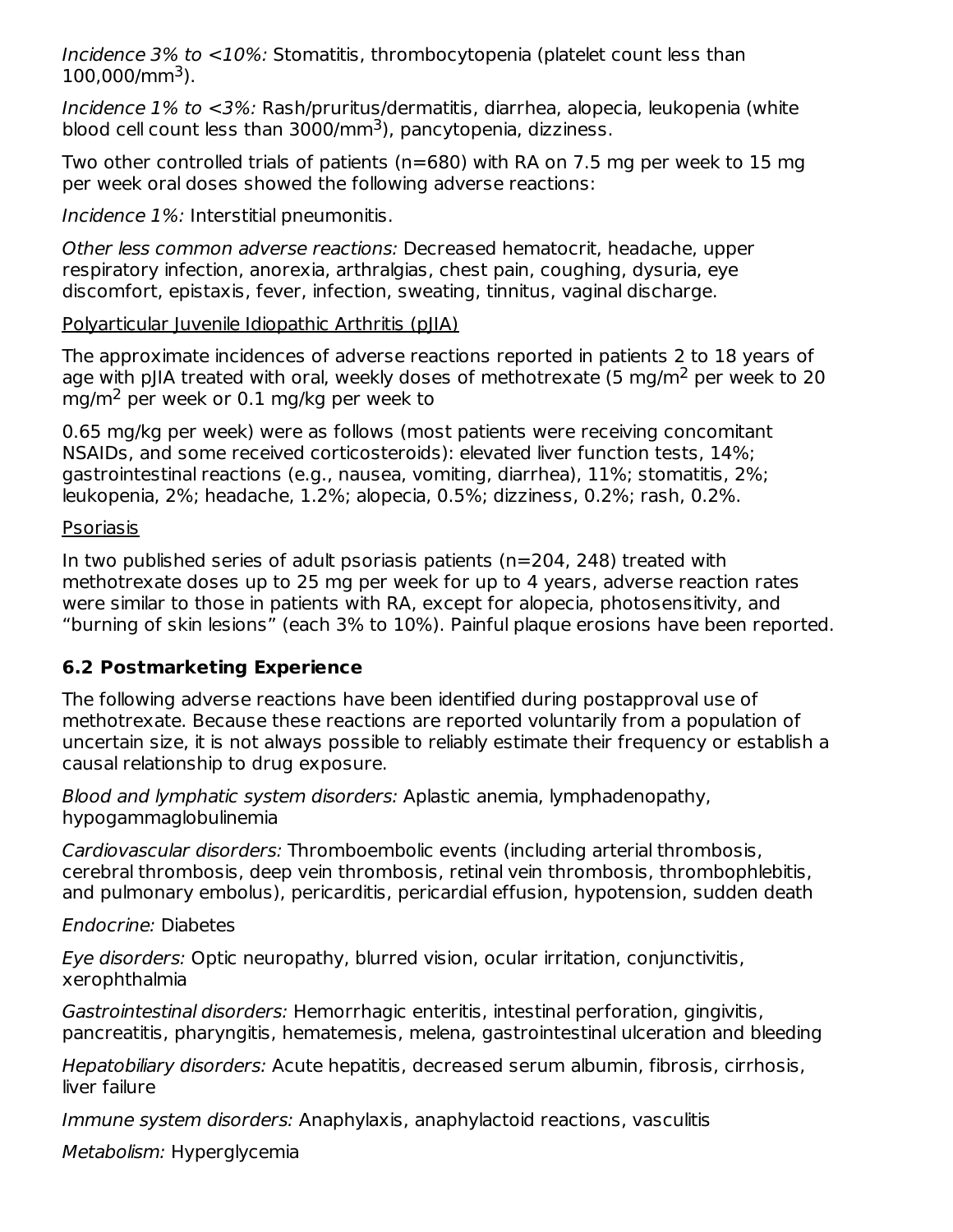Musculoskeletal disorders: Stress fracture, soft tissue necrosis, arthralgia, myalgia, osteoporosis

Nervous system disorders: Headaches, drowsiness, blurred vision, speech impairment (including dysarthria and aphasia), transient cognitive dysfunction, mood alteration, unusual cranial sensations, paresis, encephalopathy, leukoencephalopathy, and convulsions. Also, spinal radiculopathy with intrathecal use

Renal disorders: Severe renal toxicity including renal failure, azotemia, hematuria, proteinuria, cystitis

Reproductive disorders: Defective oogenesis or spermatogenesis, loss of libido, impotence, gynecomastia, menstrual dysfunction

Respiratory disorders: Pulmonary fibrosis, respiratory failure, chronic interstitial obstructive pulmonary disease, pleuritic pain and thickening, alveolitis

Skin disorders: Toxic epidermal necrolysis, Stevens-Johnson syndrome, exfoliative dermatitis, skin necrosis, and erythema multiforme, erythematous rashes, pruritus, alopecia, skin ulceration, accelerated nodulosis, urticaria, pigmentary changes, ecchymosis, telangiectasia, photosensitivity, acne, furunculosis

## **7 DRUG INTERACTIONS**

## **7.1 Effects of Other Drugs on Methotrexate**

Drugs that Increase Methotrexate Exposure

Coadministration of methotrexate with the following products may increase methotrexate plasma concentrations, which may increase the risk of methotrexate severe adverse reactions.

Increased organ specific adverse reactions may also occur when methotrexate is coadministered with hepatotoxic or nephrotoxic products. If coadministration cannot be avoided, monitor closely for methotrexate adverse reactions when coadministered with:

- Penicillin or sulfonamide antibiotics
- Highly protein-bound drugs (e.g., oral anticoagulants, phenytoin, salicylates, sulfonamides, sulfonylureas, and tetracyclines)
- Proton pump inhibitors
- Probenecid
- Antifolate drugs (e.g., dapsone, pemetrexed, pyrimethamine and sulfonamides)
- Aspirin and other nonsteroidal anti-inflammatory drugs

Unexpectedly severe and fatal gastrointestinal toxicity can occur with concomitant administration of methotrexate (primarily at high dose) and nonsteroidal antiinflammatory drugs (NSAIDs)

- Mercaptopurine
- Hepatotoxic products
- Weak acids (e.g., salicylates)
- Nephrotoxic products

## Nitrous Oxide

Coadministration of methotrexate with nitrous oxide anesthesia potentiates the effect of methotrexate on folate-dependent metabolic pathways, which may increase the risk of severe methotrexate adverse reactions. Avoid nitrous oxide anesthesia in patients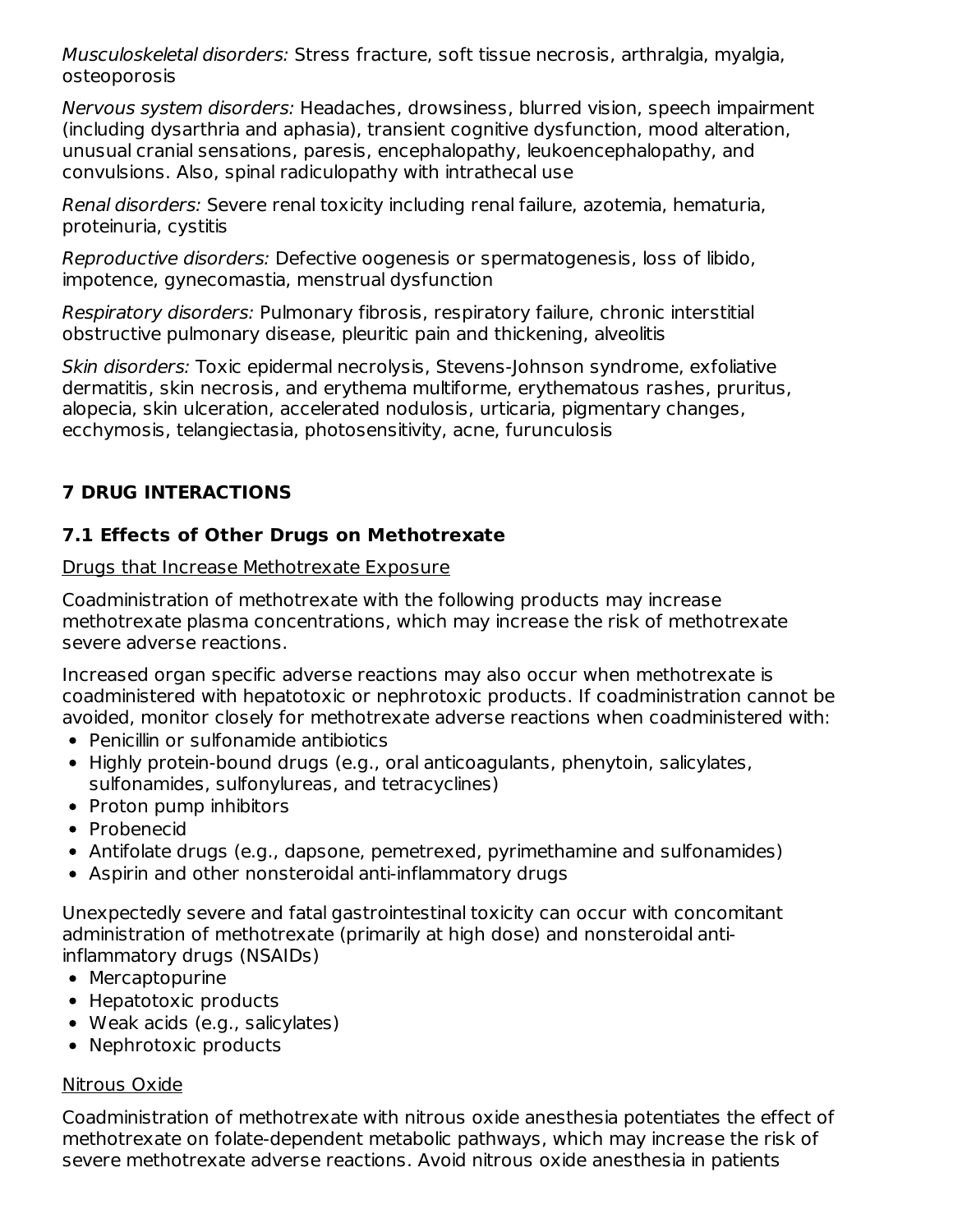receiving methotrexate. Consider alternative therapies in patients who have received prior nitrous oxide anesthesia.

### Folic Acid

Coadministration of methotrexate with folic acid or its derivatives decreases the clinical effectiveness of methotrexate in patients with neoplastic diseases. Methotrexate competes with reduced folates for active transport across cell membranes. Instruct patients to take folic or folinic acid only as directed by their healthcare provider [see Warnings and Precautions (5.12)].

## **7.2 Effects of Methotrexate on Other Drugs**

### **Theophylline**

Coadministration of methotrexate with theophylline increases theophylline plasma concentrations which may increase the risk of theophylline adverse reactions. Monitor theophylline levels and adjust the theophylline dosage in accordance with approved product labeling.

## **8 USE IN SPECIFIC POPULATIONS**

## **8.1 Pregnancy**

#### Risk Summary

Methotrexate Injection is contraindicated in pregnant women with non-neoplastic diseases. Based on published reports and its mechanism of action, methotrexate can cause embryo-fetal toxicity and fetal death when administered to a pregnant woman [see Data and Clinical Pharmacology (12.1)]. There are no animal data that meet current standards for nonclinical developmental toxicity studies. Advise pregnant women with neoplastic diseases of the potential risk to a fetus. The preservative benzyl alcohol can cross the placenta; when possible, use the preservative-free formulation when Methotrexate Injection is needed during pregnancy to treat a neoplastic disease [see] Warnings and Precautions (5.3) and Use in Specific Populations (8.4)].

In the U.S. general population, the estimated background risk of major birth defects and miscarriage in clinically recognized pregnancies is 2% to 4% and 15% to 20%, respectively.

Data

### Human Data

Published data from case reports, literature reviews, and observational studies report that methotrexate exposure during pregnancy is associated with an increased risk of embryo-fetal toxicity and fetal death. Methotrexate exposure during the first trimester of pregnancy is associated with an increased incidence of spontaneous abortions and multiple adverse developmental outcomes, including skull anomalies, facial dysmorphism, CNS abnormalities, limb abnormalities, and sometimes cardiac anomalies and intellectual impairment. Adverse outcomes associated with exposure during second and third trimesters of pregnancy include intrauterine growth restriction and functional abnormalities. Because methotrexate is widely distributed and persists in the body for a prolonged period, there is a potential risk to the fetus from preconception methotrexate exposure.

A prospective multicenter study evaluated pregnancy outcomes in women taking methotrexate less than or equal to 30 mg/week after conception. The rate of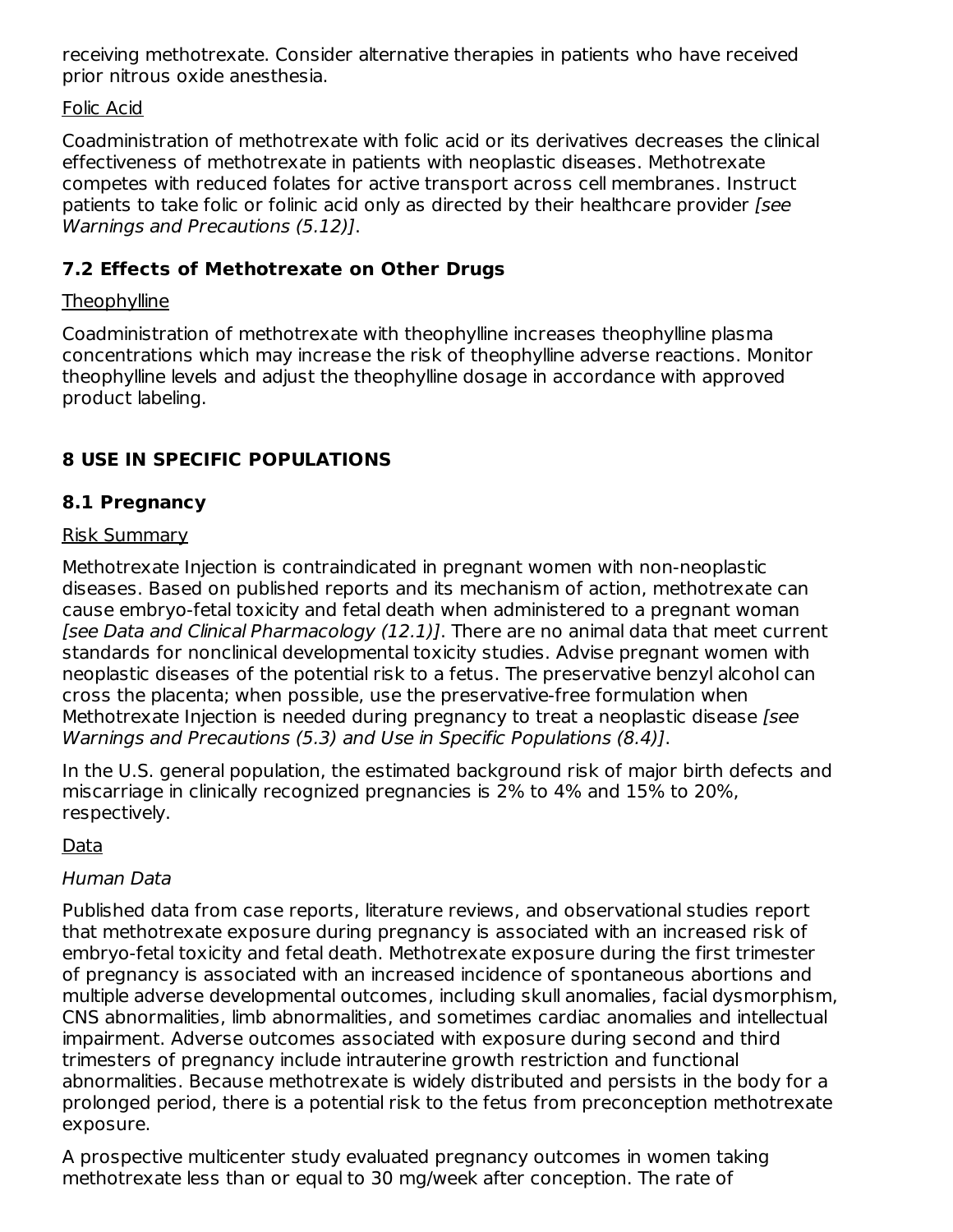spontaneous abortion/miscarriage in pregnant women exposed to methotrexate was 42.5% (95% confidence interval [95% CI] 29.2 to 58.7), which was higher than in unexposed patients with autoimmune disease (22.5%, 95% CI 16.8 to 29.7) and unexposed patients with

non-autoimmune disease (17.3%, 95% CI 13 to 22.8). Of the live births, the rate of major birth defects in pregnant women exposed to methotrexate after conception was higher than in unexposed patients with autoimmune disease (adjusted odds ratio (OR) 1.8 [95% CI 0.6 to 5.7]) and unexposed patients with non-autoimmune disease (adjusted OR 3.1 [95% CI 1.03 to 9.5]) (2.9%). Major birth defects associated with pregnancies exposed to methotrexate after conception were not always consistent with methotrexate-associated adverse developmental outcomes.

## **8.2 Lactation**

### Risk Summary

Limited published literature reports the presence of methotrexate in human milk in low amounts, with the highest breast milk to plasma concentration ration reported to be 0.08:1. No information is available on the effects of methotrexate on a breastfed infant or on milk production. Because of the potential for serious adverse reactions from methotrexate in breastfed infants, advise women not to breastfeed during treatment with Methotrexate Injection and for 1 week after the final dose.

## **8.3 Females and Males of Reproductive Potential**

Methotrexate can cause malformations and fetal death at doses less than or equal to the recommended clinical doses [see Use in Specific Populations (8.1)].

### Pregnancy Testing

Verify the pregnancy status of females of reproductive potential prior to initiating Methotrexate Injection [see Contraindications (4) and Use in Specific Populations (8.1)].

## **Contraception**

### Females

Advise females of reproductive potential to use effective contraception during and for 6 months after the final dose of Methotrexate Injection therapy.

### **Males**

Methotrexate can cause chromosomal damage to sperm cells. Advise males with female partners of reproductive potential to use effective contraception during and for 3 months after the final dose of Methotrexate Injection therapy.

### Infertility

### **Females**

Based on published reports of female infertility after therapy with methotrexate, advise females of reproductive potential that Methotrexate Injection can cause impairment of fertility and menstrual dysfunction during and after cessation of therapy. It is not known if the infertility may be reversed in all affected females.

### **Males**

Based on published reports of male infertility after therapy with methotrexate, advise males that Methotrexate Injection can cause oligospermia or infertility during and after cessation of therapy. It is not known if the infertility may be reversed in all affected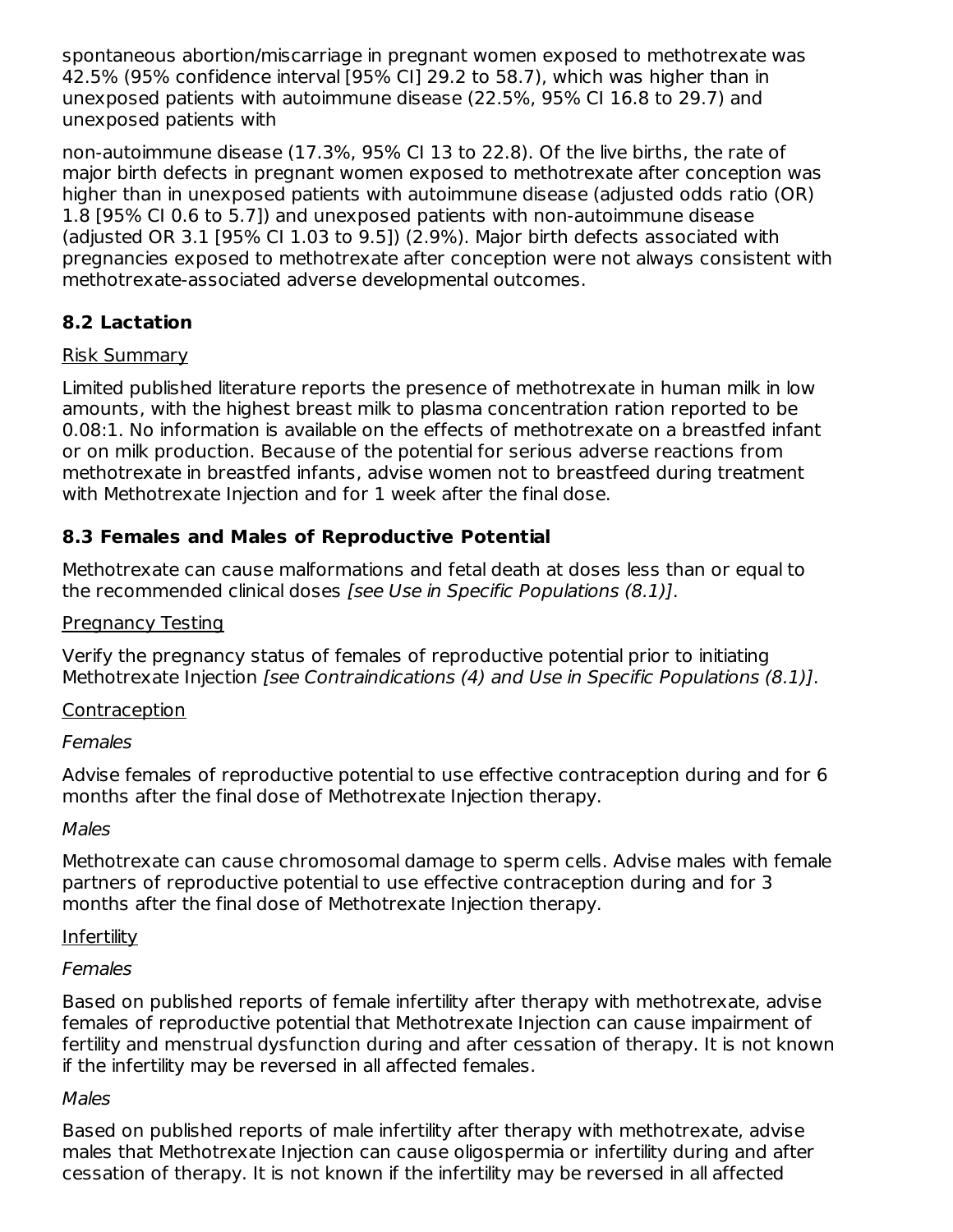males.

## **8.4 Pediatric Use**

The safety and effectiveness of Methotrexate Injection in pediatric patients have been established for ALL, meningeal leukemia prophylaxis and treatment, non-Hodgkin lymphoma, osteosarcoma and in pJIA. Clinical studies evaluating the use of methotrexate in pediatric patients with pJIA demonstrated safety comparable to that observed in adults with RA *[see Adverse Reactions (6.1)]*. The safety and effectiveness of Methotrexate Injection have not been established in pediatric patients for the treatment of breast cancer, squamous cell carcinoma of the head and neck, gestational trophoblastic neoplasia, rheumatoid arthritis, and psoriasis. Additional risk information is described below.

### Risks of Serious Adverse Reactions due to Benzyl Alcohol-Preservative

Due to the risk of serious adverse reactions and fatal gasping syndrome following administration of intravenous solutions containing the preservative benzyl alcohol in neonates, use only preservative-free Methotrexate Injection in neonates and low-birth weight infants. The "gasping syndrome" is characterized by CNS depression, metabolic acidosis, and gasping respirations.

Serious adverse reactions including fatal reactions and the "gasping syndrome" occurred in premature neonates and low-birth weight infants in the neonatal intensive care unit who received drugs containing benzyl alcohol as a preservative. In these cases, benzyl alcohol dosages of 99 to 234 mg/kg/day produced high levels of benzyl alcohol and its metabolites in the blood and urine (blood levels of benzyl alcohol were 0.61 to 1.378 mmol/L). Additional adverse reactions include gradual neurological deterioration, seizures, intracranial hemorrhage, hematological abnormalities, skin breakdown, hepatic and renal failure, hypotension, bradycardia, and cardiovascular collapse. Preterm, low-birth weight infants may be more likely to develop these reactions because they may be less able to metabolize benzyl alcohol.

When prescribing in infants (non-neonate, non-low-birth weight), if a preservative-free formulation of Methotrexate Injection is not available and use of a benzyl alcoholcontaining formulation is necessary, consider the combined daily metabolic load of benzyl alcohol from all sources including Methotrexate Injection (Methotrexate Injection contains 9.4 mg of benzyl alcohol/per mL) and other drugs containing benzyl alcohol. The minimum amount of benzyl alcohol at which serious adverse reactions may occur is not known.

Do not administer methotrexate formulations containing benzyl alcohol intrathecally due to the risk of severe neurotoxicity [see Warnings and Precautions (5.3)].

### Leukemia/Lymphoma

Serious neurotoxicity, frequently manifested as generalized or focal seizures, has been reported with unexpectedly increased frequency among pediatric patients with acute lymphoblastic leukemia who were treated with intermediate-dose intravenous methotrexate  $(1 \text{ g/m}^2)$  [see Warnings and Precautions (5.8)].

## **8.5 Geriatric Use**

Clinical studies of methotrexate did not include sufficient numbers of subjects aged 65 and over to determine whether they respond differently from younger subjects.

## **8.6 Renal Impairment**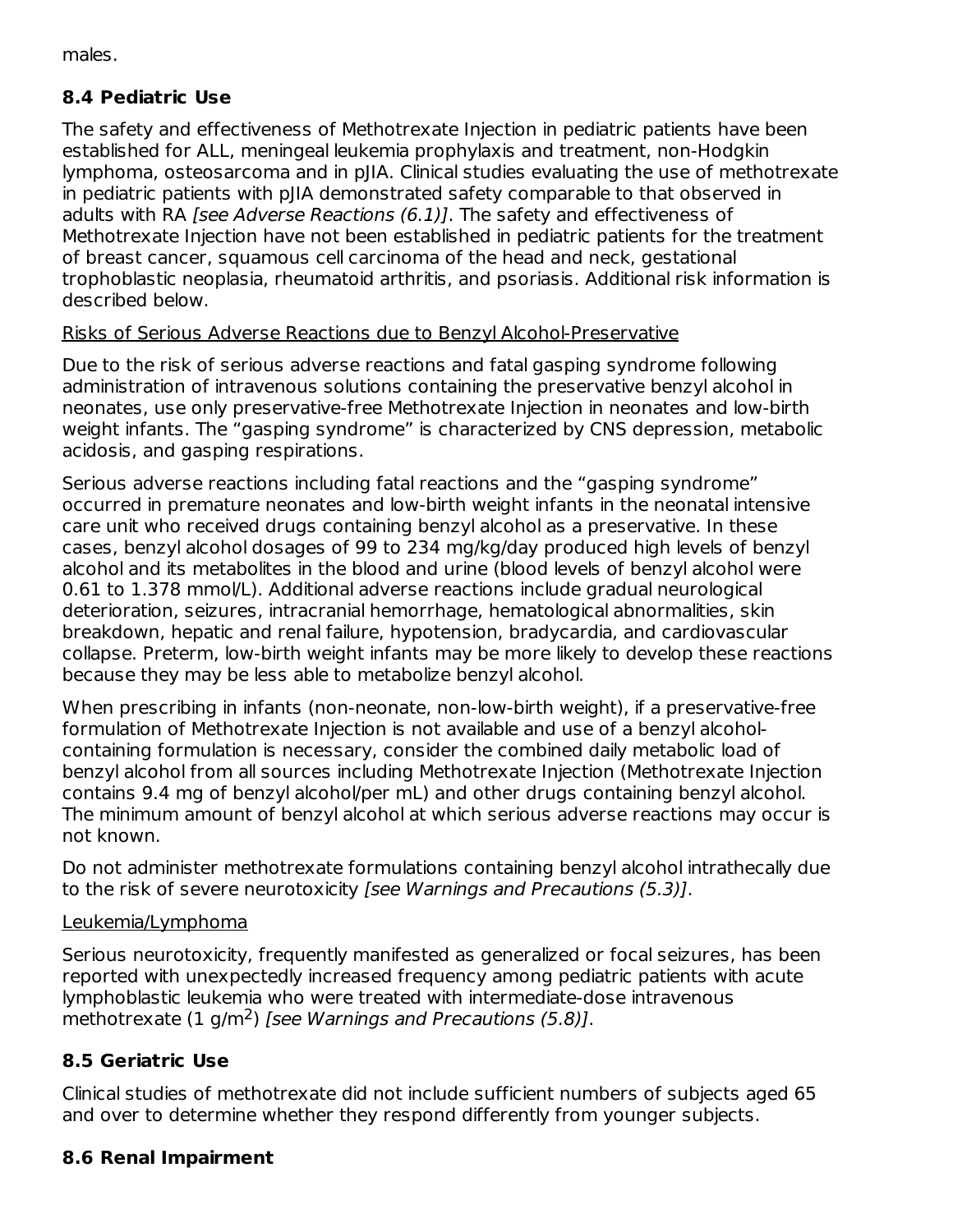Methotrexate elimination is reduced in patients with renal impairment [creatinine clearance (CLcr) less than 90 mL/min, calculated using Cockcroft-Gault] [see Clinical Pharmacology (12.3)]. Patients with renal impairment are at increased risk for methotrexate adverse reactions.

Follow recommendations to promote methotrexate elimination and decrease risk of acute kidney injury and other methotrexate toxicities in patients who are receiving intermediate- or high-dose regimens [see Dosage and Administration (2.2) and Warnings and Precautions (5.6)]. Consider reducing the dose or discontinuing methotrexate in patients with renal impairment as appropriate.

## **8.7 Hepatic Impairment**

The pharmacokinetics and safety of methotrexate in patients with hepatic impairment is unknown. Patients with hepatic impairment may be at increased risk for methotrexate adverse reaction based on elimination characteristics of methotrexate [see Clinical] Pharmacology (12.3)]. Consider reducing the dose or discontinuing methotrexate in patients with hepatic impairment as appropriate [see Warnings and Precautions (5.7)].

## **10 OVERDOSAGE**

### **Manifestations**

Overdosage, including fatal overdosage, has occurred with methotrexate [see Warnings and Precautions (5.19)].

Manifestations of overdosage include adverse reactions reported at pharmacologic doses, particularly hematologic and gastrointestinal reactions (e.g., leukopenia, thrombocytopenia, anemia, pancytopenia, myelosuppression, mucositis, stomatitis, oral ulceration, nausea, vomiting, gastrointestinal ulceration, or gastrointestinal bleeding). In some cases, no symptoms were reported; however, sepsis or septic shock, renal failure, and aplastic anemia were also reported.

Manifestations of intrathecal overdosage include CNS symptoms (e.g., headache, nausea and vomiting, seizure or convulsion, and acute toxic encephalopathy). In some cases, no symptoms were reported; however, cerebellar herniation associated with increased intracranial pressure and acute toxic encephalopathy have also been reported.

### Management

Leucovorin and levoleucovorin are indicated to diminish the toxicity and counteract the effect of inadvertently administered overdosages of methotrexate. Administer leucovorin or levoleucovorin as soon as possible after overdosage (refer to the leucovorin or levoleucovorin prescribing information). Monitor serum methotrexate concentrations closely to guide leucovorin or levoleucovorin therapy. Monitor serum creatinine concentrations closely because high serum methotrexate concentrations may cause renal damage leading to acute renal failure.

Glucarpidase is indicated for the treatment of toxic methotrexate concentrations in patients with delayed methotrexate clearance due to impaired renal function (refer to the glucarpidase prescribing information). If glucarpidase is used, do not administer leucovorin within 2 hours before or after a dose of glucarpidase because leucovorin is a substrate for glucarpidase.

Hydration and urinary alkalinization may be necessary to prevent the precipitation of methotrexate and/or its metabolites in the renal tubules. Neither hemodialysis nor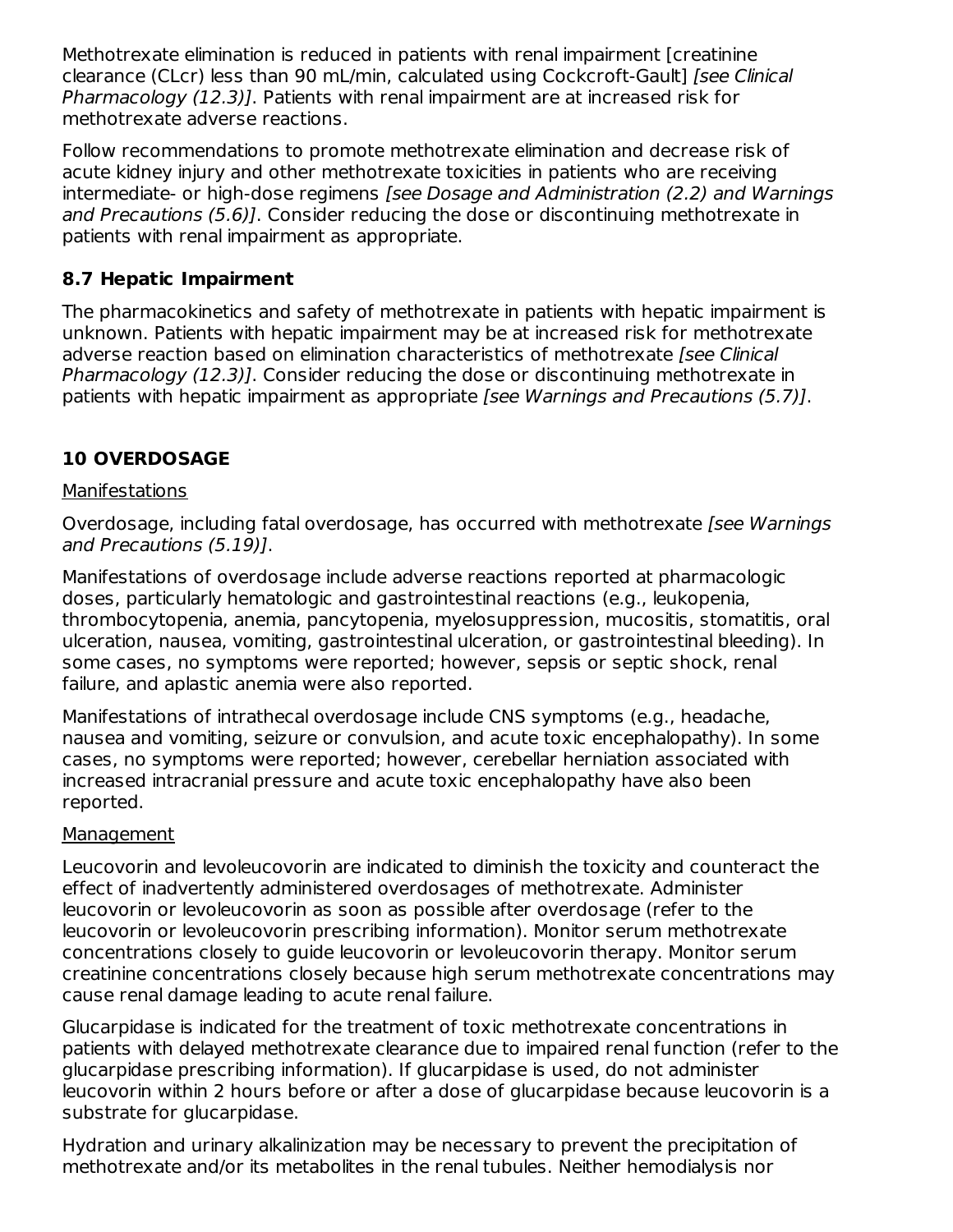peritoneal dialysis has been shown to improve methotrexate elimination. However, effective clearance of methotrexate has been reported with acute, intermittent hemodialysis using a high-flux dialyzer.

## **11 DESCRIPTION**

Methotrexate, USP (formerly Amethopterin) is a folate analog metabolic inhibitor used in the treatment of certain neoplastic diseases, severe psoriasis, and adult rheumatoid arthritis.

Chemically methotrexate, USP is N-[4-[[(2,4-diamino-6-pteridinyl) methyl]methylamino]benzoyl]-L-glutamic acid. The structural formula is:



## $C_{20}H_{22}N_8O_5$  M.W. 454.45

Preservative-free Methotrexate Injection, USP is supplied in sterile single-dose vials for intravenous, intramuscular, subcutaneous, or intrathecal use.

Methotrexate Injection, USP, Isotonic Liquid, Preservative Free is available in 1 gram/40 mL single-dose vials.

• Each 25 mg/mL, 40 mL vial contains 1,000 mg methotrexate, USP equivalent to 1,096.7 mg of methotrexate sodium, and the following inactive ingredients: sodium chloride 196 mg. May contain sodium hydroxide and/or hydrochloric acid to adjust the pH to 8.5.

## **12 CLINICAL PHARMACOLOGY**

## **12.1 Mechanism of Action**

Methotrexate inhibits dihydrofolic acid reductase. Dihydrofolates must be reduced to tetrahydrofolates by this enzyme before they can be utilized as carriers of one-carbon groups in the synthesis of purine nucleotides and thymidylate. Therefore, methotrexate interferes with DNA synthesis, repair, and cellular replication. Actively proliferating tissues such as malignant cells, bone marrow, fetal cells, buccal and intestinal mucosa, and cells of the urinary bladder are in general more sensitive to this effect of methotrexate.

The mechanism of action in rheumatoid arthritis, pJIA, and in psoriasis is unknown.

## **12.3 Pharmacokinetics**

## **Distribution**

After intravenous administration, the initial volume of distribution is approximately 0.18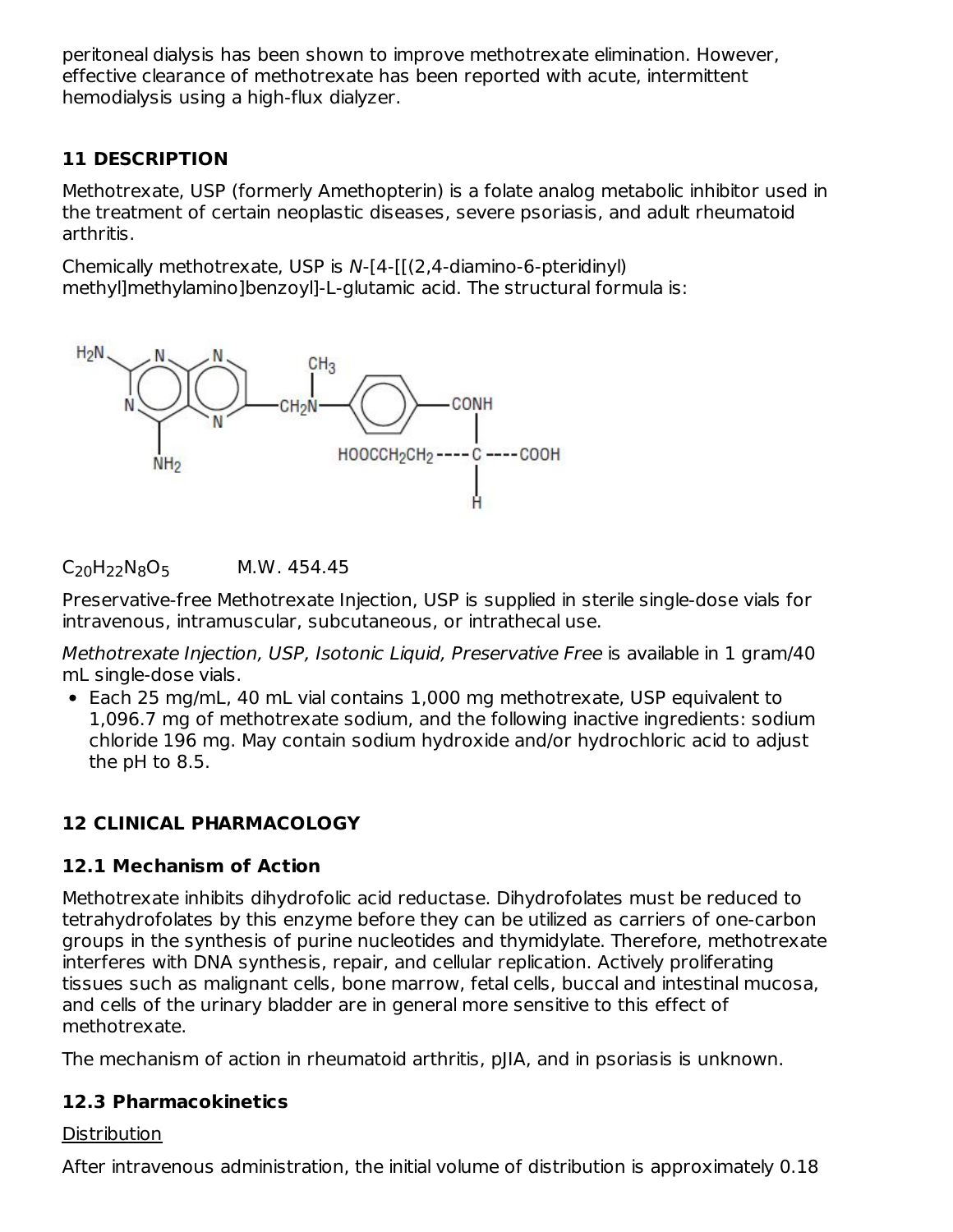L/kg (18% of body weight) and steady-state volume of distribution is approximately 0.4 L/to 0.8 L/kg (40% to 80% of body weight).

Methotrexate competes with reduced folates for active transport across cell membranes by means of a single carrier-mediated active transport process. At serum concentrations greater than 100 micromolar, passive diffusion becomes a major pathway by which effective intracellular concentrations can be achieved.

Methotrexate in serum is approximately 50% protein bound.

Methotrexate may be displaced from plasma albumin by various compounds, including sulfonamides, salicylates, tetracyclines, chloramphenicol, and phenytoin.

Methotrexate does not penetrate the blood-cerebrospinal fluid barrier in therapeutic amounts when given intravenously, intramuscularly, or subcutaneously.

### **Elimination**

The terminal half-life reported for methotrexate is approximately 3 to 10 hours for patients receiving treatment for psoriasis, or rheumatoid arthritis or low-dose antineoplastic therapy (less than 30 mg/m<sup>2</sup>).

Following intravenous administration of high-dose methotrexate, the terminal half-life is 8 hours to 15 hours.

### Metabolism

Methotrexate undergoes hepatic and intracellular metabolism to polyglutamated forms that can be converted back to methotrexate by hydrolase enzymes. These polyglutamates act as inhibitors of dihydrofolate reductase and thymidylate synthetase. Small amounts of methotrexate polyglutamates may remain in tissues for extended periods. The retention and prolonged drug action of these active metabolites vary among different cells, tissues, and tumors. Methotrexate undergoes minor metabolism to 7-hydroxymethotrexate, and accumulation may become significant following high dosages. The aqueous solubility of 7-hydroxymethotrexate is 3- to 5-fold lower than the solubility of methotrexate.

### Excretion

Renal excretion is the primary route of elimination and is dependent upon dosage and route of administration. With intravenous administration, 80% to 90% of the administered dose is excreted unchanged in the urine within 24 hours. There is limited biliary excretion amounting to 10% or less of the administered dose.

Enterohepatic recirculation of methotrexate has been proposed.

Renal excretion occurs by glomerular filtration and active tubular secretion. Nonlinear elimination due to saturation of renal tubular reabsorption has been observed in psoriatic patients at doses between 7.5 mg and 30 mg.

### Specific Populations

## Pediatric Patients

In pediatric patients receiving methotrexate for acute lymphoblastic leukemia (6.3 mg/m<sup>2</sup> to 30 mg/m<sup>2</sup>), or for JIA (3.75 mg/m<sup>2</sup> to 26.2 mg/m<sup>2</sup>), the terminal half-life has been reported to range from 0.7 to 5.8 hours or from 0.9 to 2.3 hours, respectively [see Use in Specific Populations (8.4)].

### Patients with Renal impairment

The elimination half-life of methotrexate increases with the severity of renal impairment,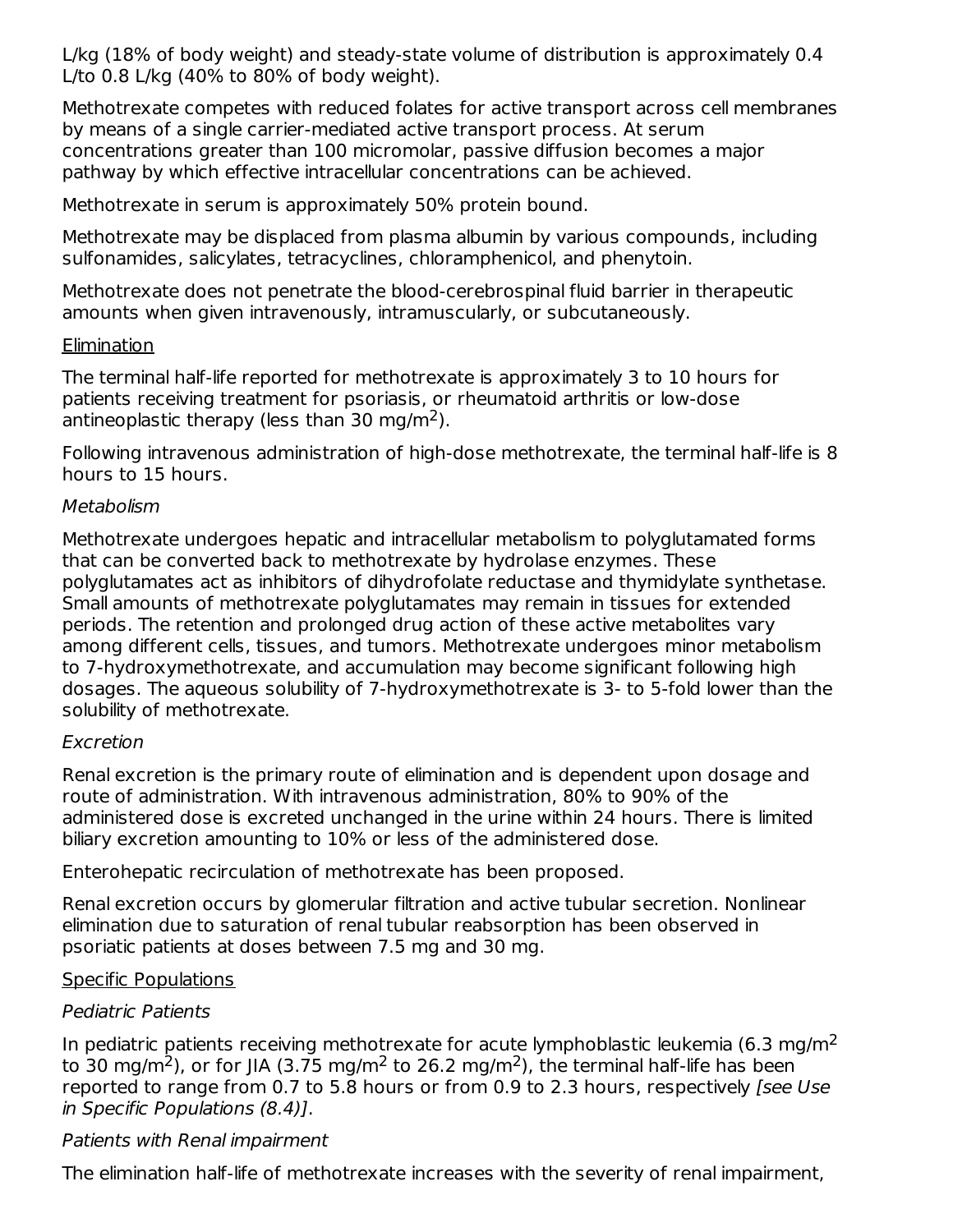with high inter- individual variability *[see Use in Specific Populations (8.6)*].

## **13 NONCLINICAL TOXICOLOGY**

### **13.1 Carcinogenesis, Mutagenesis, Impairment of Fertility**

Methotrexate has been evaluated in a number of animal studies for carcinogenic potential with inconclusive results. There is evidence that methotrexate causes chromosomal damage to animal somatic cells and human bone marrow cells [see Use in Specific Populations (8.1, 8.2, 8.3)].

### **15 REFERENCES**

1. "OSHA Hazardous Drugs." OSHA. http://www.osha.gov/SLTC/hazardousdrugs/index.html.

### **16 HOW SUPPLIED/STORAGE AND HANDLING**

How Supplied

#### **Parenteral:**

Methotrexate Injection, USP, Isotonic Liquid, Preservative Free, Single-Dose Vials. Each 40 mL vial contains methotrexate sodium equivalent to 1 g methotrexate, USP respectively.

**Contents NDC Package** 1 g, 40 mL Vial 0703-**3678**-81 Individually packaged

Storage and Handling

Store at 20° to 25°C (68° to 77°F) [See USP Controlled Room Temperature].

PROTECT FROM LIGHT.

Methotrexate Injection, USP is a hazardous drug. Follow applicable special handling and disposal procedures.

## **17 PATIENT COUNSELING INFORMATION**

Advise the patient to read the FDA-approved patient labeling (Patient Information).

#### Embryo-Fetal Toxicity

- Advise females of reproductive potential of the potential risk to a fetus and to inform their healthcare provider of a known or suspected pregnancy [see Contraindications (4), Warnings and Precautions (5.1), and Use in Specific Populations (8.1)].
- Advise females of reproductive potential to use effective contraception during methotrexate therapy and for 6 months after the final dose [see Use in Specific Populations (8.3)].
- Advise males of reproductive potential to use effective contraception during methotrexate therapy and for 3 months after the final dose [see Use in Specific Populations (8.3)].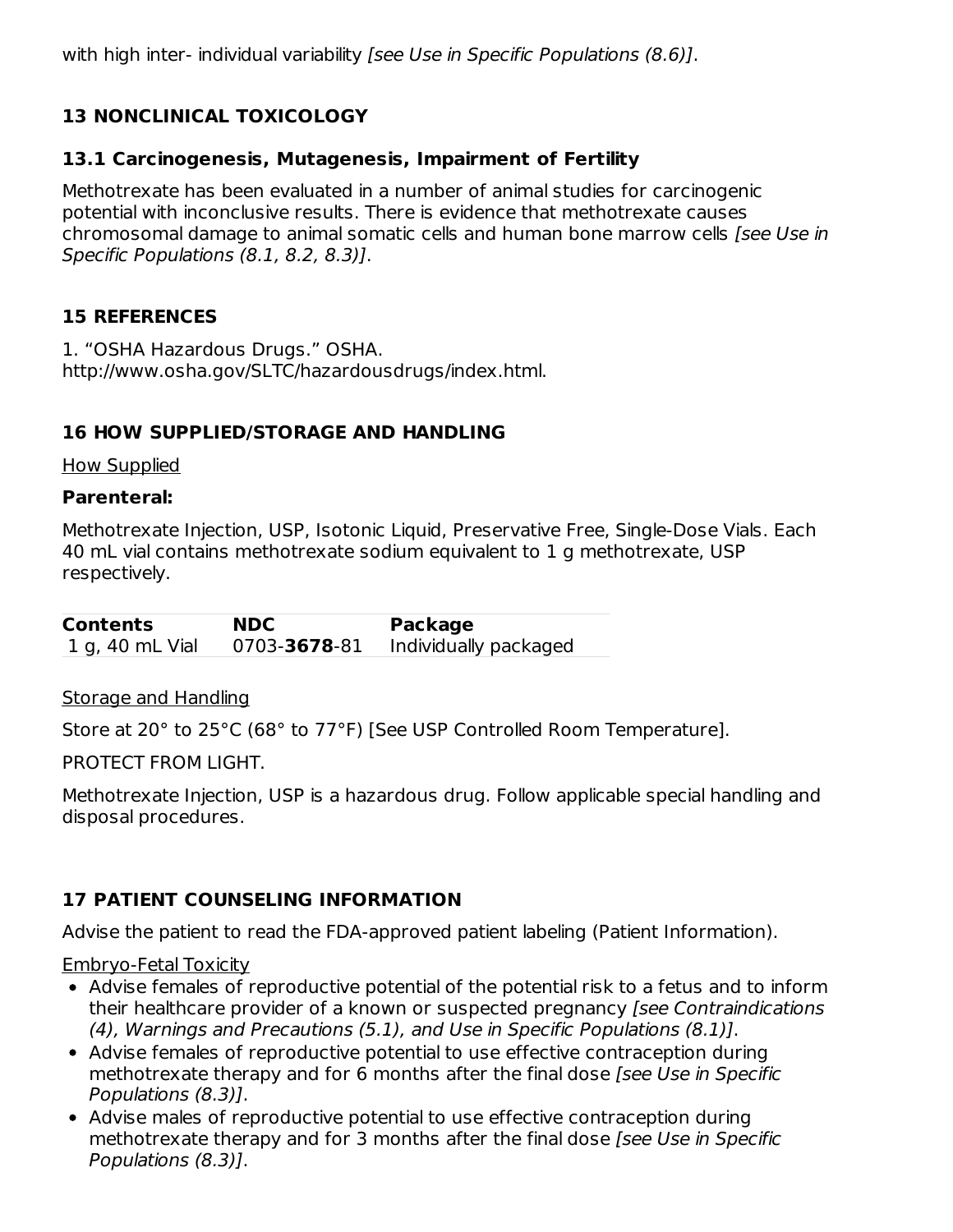#### Hypersensitivity Reactions

Advise patients of the potential risk of hypersensitivity and that Methotrexate Injection is contraindicated in patients with a history of severe hypersensitivity to methotrexate. Advise patients to seek immediate medical attention if signs or symptoms of a hypersensitivity reaction occur [see Warnings and Precautions (5.2)].

#### Myelosuppression and Serious Infections

Advise patient to contact their healthcare provider immediately for new onset fever, symptoms of infection, easy bruising or persistent bleeding [see Warnings and Precautions (5.4, 5.5)].

#### Renal Toxicity

Advise patients that methotrexate can cause renal toxicity. Advise patients to immediately contact their healthcare provider for signs or symptoms of renal toxicity, such as marked increases or decreases in urinary output [see Warnings and Precautions  $(5.6)$ ].

#### **Hepatotoxicity**

Advise patients to report signs or symptoms of hepatic toxicity and avoidance of alcohol during methotrexate treatment [see Warnings and Precautions (5.7)].

#### **Neurotoxicity**

Advise patient to contact their healthcare provider immediately if they develop new neurological symptoms [see Warnings and Precautions (5.8)].

#### Gastrointestinal Toxicity

Advise patients to contact their healthcare provider if they develop diarrhea, vomiting, or stomatitis. Advise patients to immediately contact their healthcare provider for high fever, rigors, persistent or severe abdominal pain, severe constipation, hematemesis, or melena [see Warnings and Precautions (5.9)].

#### Pulmonary Toxicity

Advise patients to contact their healthcare provider for symptoms of cough, fever, and dyspnea [see Warnings and Precautions (5.10)].

#### Dermatologic Toxicity

Advise patients that Methotrexate Injection can cause serious skin rash and to immediately contact their healthcare provider for new or worsening skin rash. Advise patients to avoid excessive sun exposure and to use sun protection measures [see Warnings and Precautions (5.11)].

#### Secondary Malignancies

Advise patients on the risk of second primary malignancies during treatment with Methotrexate Injection [see Warnings and Precautions (5.13)].

#### **Lactation**

Advise women not to breastfeed during treatment with methotrexate and for 1 week after the final dose [see Use in Specific Populations (8.2)].

#### Infertility

Advise females and males of reproductive potential that methotrexate may cause impairment of fertility [see Use in Specific Populations (8.3)].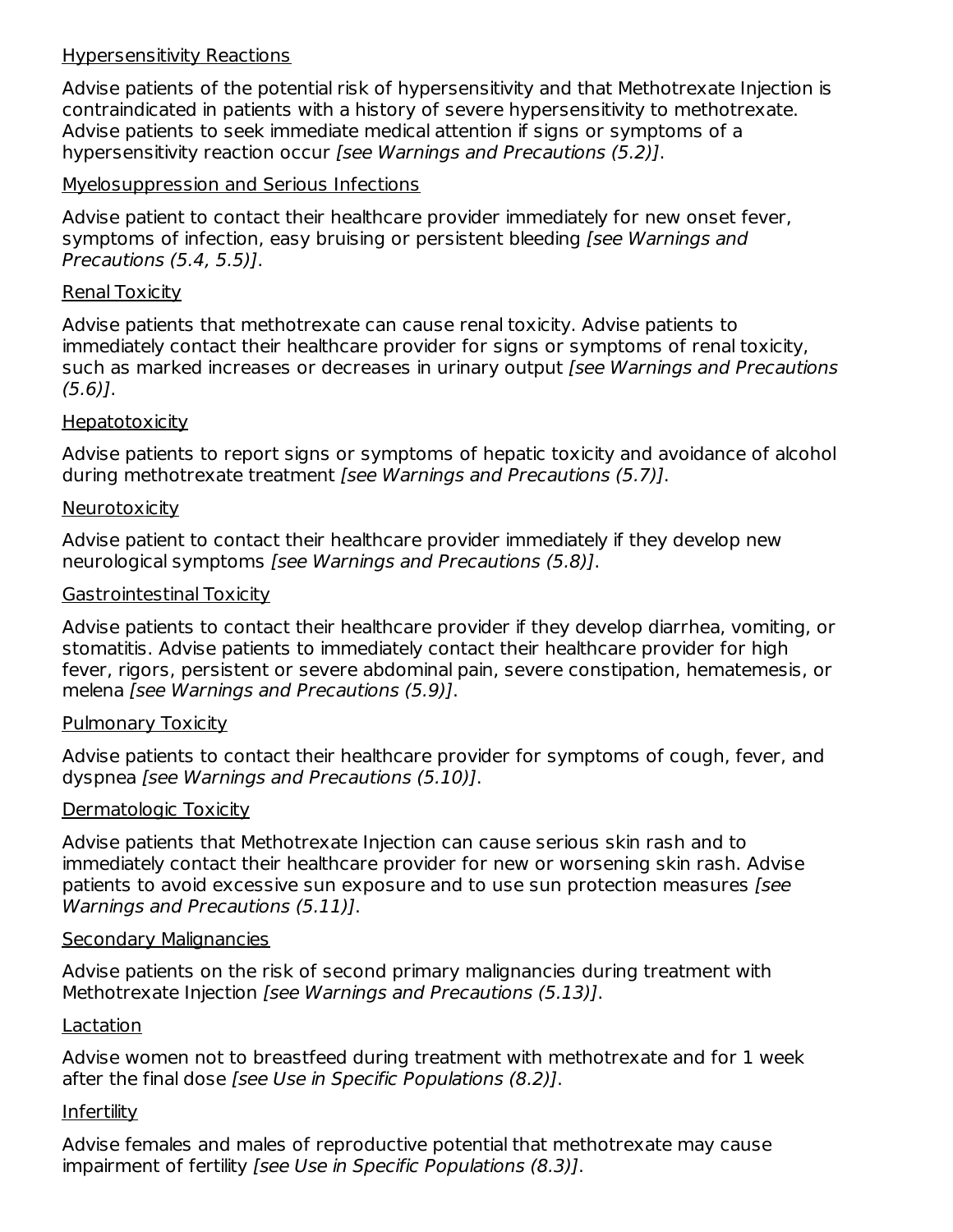Drug Interactions

- Advise patients and caregivers to inform their healthcare provider of all concomitant medications, including prescription medicines, over-the-counter drugs, vitamins, and herbal products [see Drug Interactions (7)].
- Instruct patients being treated for neoplastic indication to not take products containing folic acid or folinic acid unless directed to do so by their healthcare provider [see Warnings and Precautions (5.12)].

Rev. E 6/2021

Manufactured In The Netherlands By:

### **Pharmachemie B.V.**

Haarlem, The Netherlands

PREMIERProR $x^@$  is a registered trademark of Premier Healthcare Alliance, L.P., used under license.

## **Patient Information**

Methotrexate (meth" oh trex' ate) Injection for intravenous, intramuscular, subcutaneous, or intrathecal use

#### **What is the most important information I should know about Methotrexate Injection?**

**Methotrexate Injection can cause serious side effects that may be severe and lead to death, including: Harm to an unborn baby, including birth defects or death of an unborn baby.**

### **Females who can become pregnant:**

- Your healthcare provider should do a pregnancy test before you start taking Methotrexate Injection to see if you are pregnant.
- **If you are being treated for a medical condition other than cancer, do not receive or take Methotrexate Injection if you are pregnant.** See "**Do not receive Methotrexate Injection if**".
- If you are taking Methotrexate Injection to treat your cancer, you and your healthcare provider will decide if you will receive or take Methotrexate Injection if you are pregnant.
- Use effective birth control (contraception) during treatment and for 6 months after your final dose of Methotrexate Injection. Ask your healthcare provider what forms of birth control you can use during this time.

### **Tell your healthcare provider right away if you become pregnant or think you are pregnant during treatment with Methotrexate Injection.**

**Males with female partners who are able to become pregnant:**

Use effective birth control during treatment and for 3 months after your final dose of Methotrexate Injection.

#### **Tell your healthcare provider right away if your female partner becomes pregnant during treatment with Methotrexate Injection.**

**Severe allergic reactions.** Severe allergic reactions can happen with Methotrexate Injection.

**Do not receive Methotrexate Injection** if you have had a severe allergic reaction to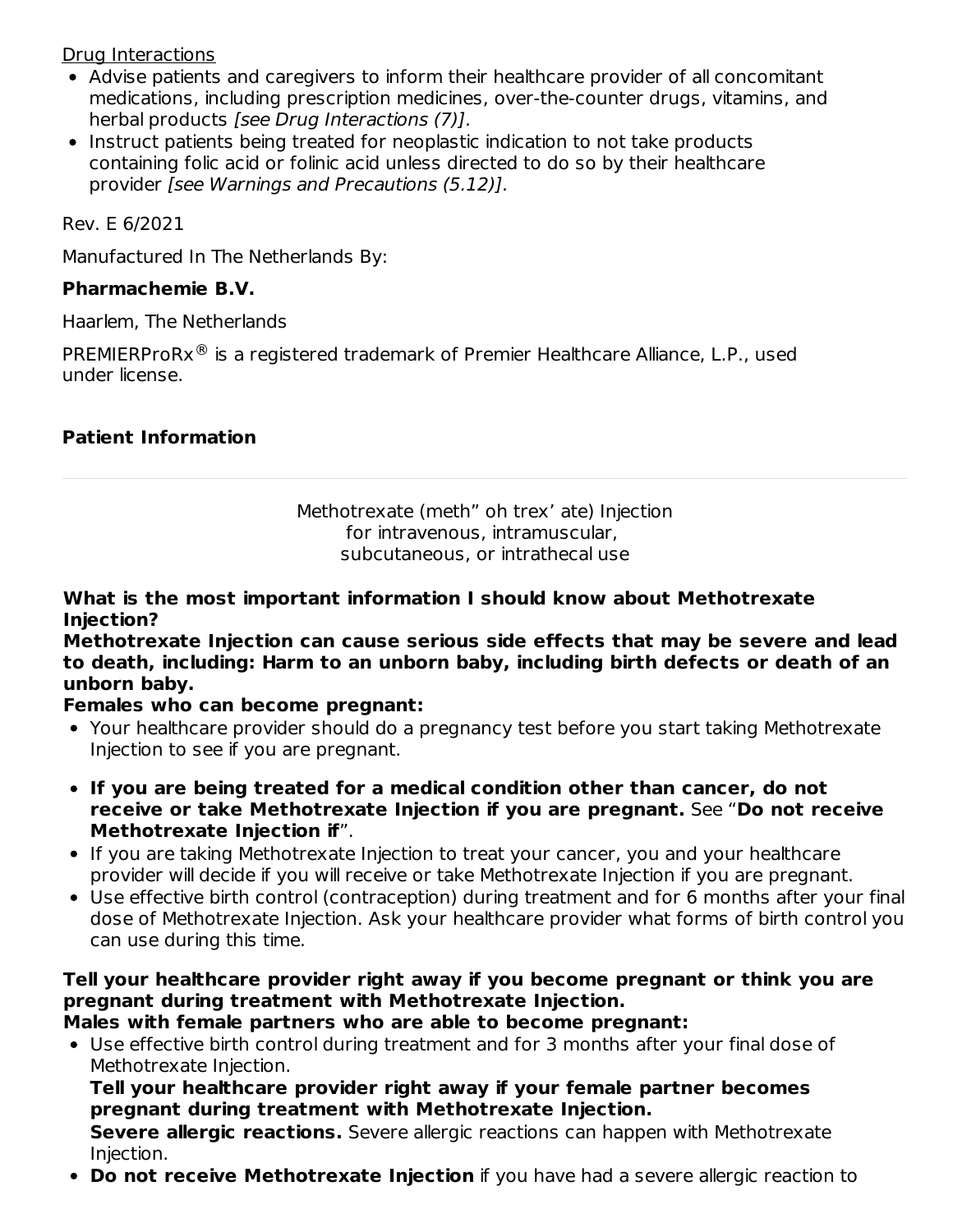methotrexate in the past. **Get medical help right away if you develop any of the signs or symptoms of a severe allergic reaction to Methotrexate Injection,** including:

- $\circ$  skin rash, itching, and hives
- throat tightness
- $\circ$  swelling of the face, lips, tongue, or throat, or trouble swallowing • runny or stuffy nose
- $\circ$  dizziness or lightheadedness  $\circ$  fast heart rate
- trouble breathing **chest pain**
- wheezing **feeling** faint

**Decreased blood cell counts.** Methotrexate Injection can affect your bone marrow and cause decreased red blood cell counts, white blood cell counts, and platelet counts, and a condition where your bone marrow cannot produce these blood cells (aplastic anemia). These decreased blood cell counts can be severe and may lead to a serious infection, the need for blood transfusions, treatment in a hospital, and can be life-threatening. Your healthcare provider will check your blood cell counts before you start and during treatment with Methotrexate Injection. Your healthcare provider will watch you closely for infections during treatment with Methotrexate Injection.

### **Call your healthcare provider right away if you develop:**

- a new fever (temperature of 100.4°F or higher)
- 
- symptoms of infection easy bruising or bleeding that will not stop

Your healthcare provider may give you medicines to support your blood counts or give you transfusions if needed, and change your dose or stop your treatment with Methotrexate Injection if needed.

**Serious infections.** People who receive treatment with Methotrexate Injection have an increased risk of developing serious infections that can be life-threatening or lead to death. These infections include:

- bacterial infections
- fungal infections

 $\bullet$ 

- back (reactivation)
- 
- viral infections shingles (herpes zoster)

• hepatitis B infection that comes back (reactivation)

• tuberculosis (TB) infection that is new or that comes

- certain infections that happen because your immune system  $\bullet$ is weakened
	- cytomegalovirus infections

Your healthcare provider will closely watch you for signs and symptoms of infection during treatment with Methotrexate Injection. Your healthcare provider may hold or stop your treatment with Methotrexate Injection if you develop a serious infection.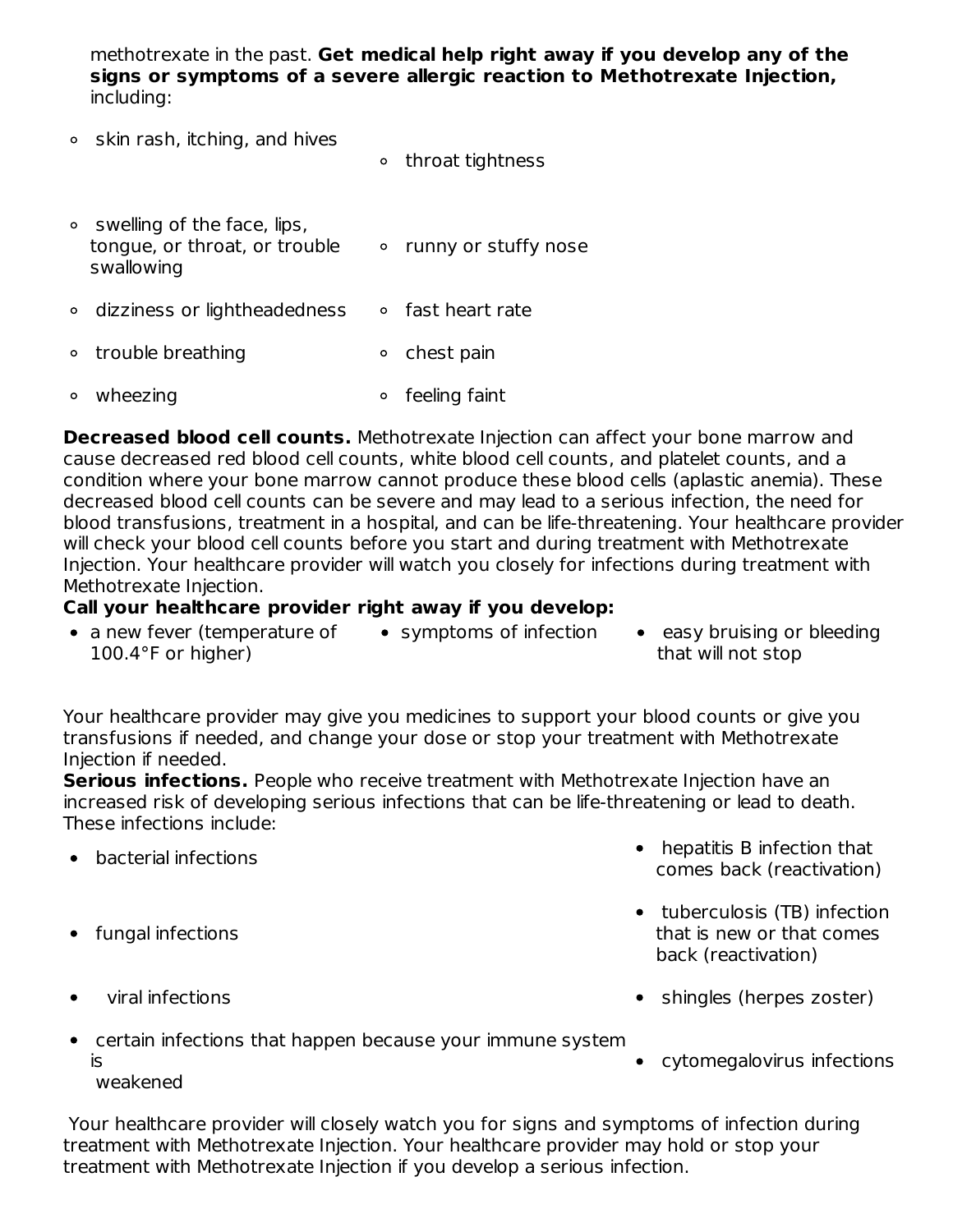**Kidney problems.** Methotrexate Injection can cause kidney damage including sudden kidney failure that may not go away (irreversible). People who already have kidney problems have an increased risk of kidney problems with Methotrexate Injection. Your healthcare provider will check your kidney function during treatment, and will hold or stop Methotrexate Injection treatment as needed for severe kidney damage.

**Call your healthcare provider right away** if you have signs or symptoms of kidney problems such as a big change in the amount of urine that you make, either increased or decreased.

**Liver problems.** Methotrexate Injection can cause severe liver problems including liver scarring (fibrosis), cirrhosis, and liver failure that may not get better (possibly irreversible) and can cause death.

- **In people with psoriasis** who receive Methotrexate Injection, liver fibrosis or cirrhosis may happen without any symptoms or abnormal liver tests. The risk for liver problems in people with psoriasis increases with the amount of Methotrexate Injection that you receive over time.
- Your healthcare provider will do tests to monitor your liver function before you start and during treatment with Methotrexate Injection, and may hold or stop your treatment with Methotrexate Injection, if needed.
- **The risk of liver problems is increased with heavy use of alcohol. Avoid drinking alcohol during Methotrexate Injection treatment.**

# **Tell your healthcare provider if you develop any signs or symptoms of liver**

**problems** during treatment with Methotrexate Injection, including:

**•** tiredness

- swelling in your legs, feet, or ankles
- easy bleeding or bruising weight loss weight loss  $\bullet$
- loss of appetite itchy skin  $\bullet$
- nausea
- difficulty thinking clearly weakness  $\bullet$
- 
- 
- 
- yellowing of your skin or the white part of your eyes
- 

**Brain and spinal cord (nervous system) problems.** Methotrexate Injection can cause nervous system problems that can be severe and last for a short time or last for a long time. These nervous system problems can get progressively worse, may not get better (possibly irreversible), and can cause death.

- Serious nervous system problems can happen in children who receive Methotrexate Injection, including seizures that can begin on one side of the brain (focal seizures) or on both sides of the brain (generalized seizures).
- The risk for a nervous system problem called leukoencephalopathy is increased in people who have had radiation treatment to their head and spine (craniospinal irradiation) in the past. Call your healthcare provider if you develop any new neurological symptoms.
- People who receive high-dose Methotrexate Injection can develop sudden symptoms that are like the symptoms of a stroke, but they last a short time and may go away (transient).
- People who receive injections of Methotrexate Injection into their spine (intrathecal methotrexate) can develop inflammation of the lining around the spinal nerves.

## **Call your healthcare provider right away if you or your child develop any new signs**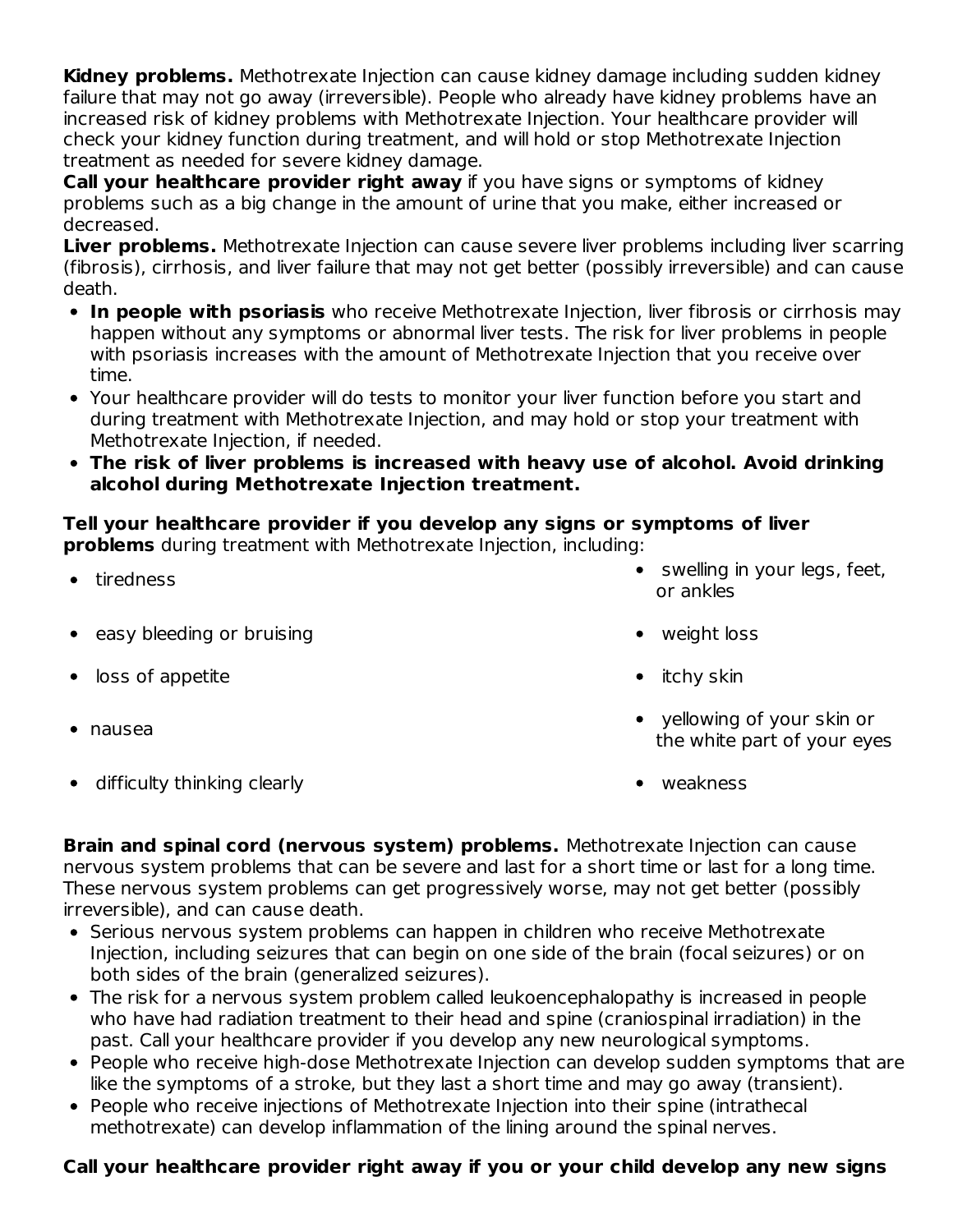**or symptoms of a nervous system problem** during treatment with Methotrexate Injection, including:

- confusion coma
- weakness on one side of your body headache headache
- sudden blindness that goes away back pain
- 
- 
- 
- 
- seizures stiff neck
	- fever

## **Severe stomach and intestine (gastrointestinal) problems.**

Methotrexate Injection can cause diarrhea, vomiting, mouth sores, stomach and intestinal inflammation with severe bleeding, and tears in the intestinal wall (perforation), and can lead to death.

- People who have stomach ulcers (peptic ulcer disease) or ulcerative colitis (UC) have a higher risk of developing severe stomach and intestine problems with Methotrexate Injection.
- Your healthcare provider may hold or stop your treatment with Methotrexate Injection if any of these severe stomach and intestinal problems happen, and treat you as needed.
- Call your healthcare provider if you develop diarrhea, vomiting, inflammation or sores in your mouth.

## **Call your healthcare provider right away if you develop:**

- high fever severe constipation
- 
- 
- shaking chills if you are vomiting blood
- stomach-area (abdomen) pain that is severe or does not go blood in your stools away.

**Lung problems.** Lung problems can happen suddenly (acute) with Methotrexate Injection or they can develop over a long period-of-time (chronic). Lung problems may not get better (possibly irreversible) and can cause death in anyone taking Methotrexate Injection. Your healthcare provider will monitor you for lung problems during treatment with Methotrexate Injection. Your healthcare provider may hold or stop your treatment with Methotrexate Injection, if needed.

**Call your healthcare provider** if you develop symptoms of a lung problem, including: cough, fever, and trouble breathing.

**Skin reactions.** Severe skin reactions can happen with Methotrexate Injection that can be serious and can lead to death.

- **In people with psoriasis:** Your psoriasis may get worse if you are exposed to sunlight or other types of ultraviolet light.
- Methotrexate Injection can cause reactivation of skin reactions that can happen after radiation therapy (radiation recall) and can cause sunburn to come back (photodermatitis).

Limit sunlight exposure during treatment with Methotrexate Injection. Use sunscreen and wear protective clothing when you will be exposed to sunlight during treatment with Methotrexate Injection.

**Call your healthcare provider right away if you develop a new or worsening skin rash during treatment with Methotrexate Injection.**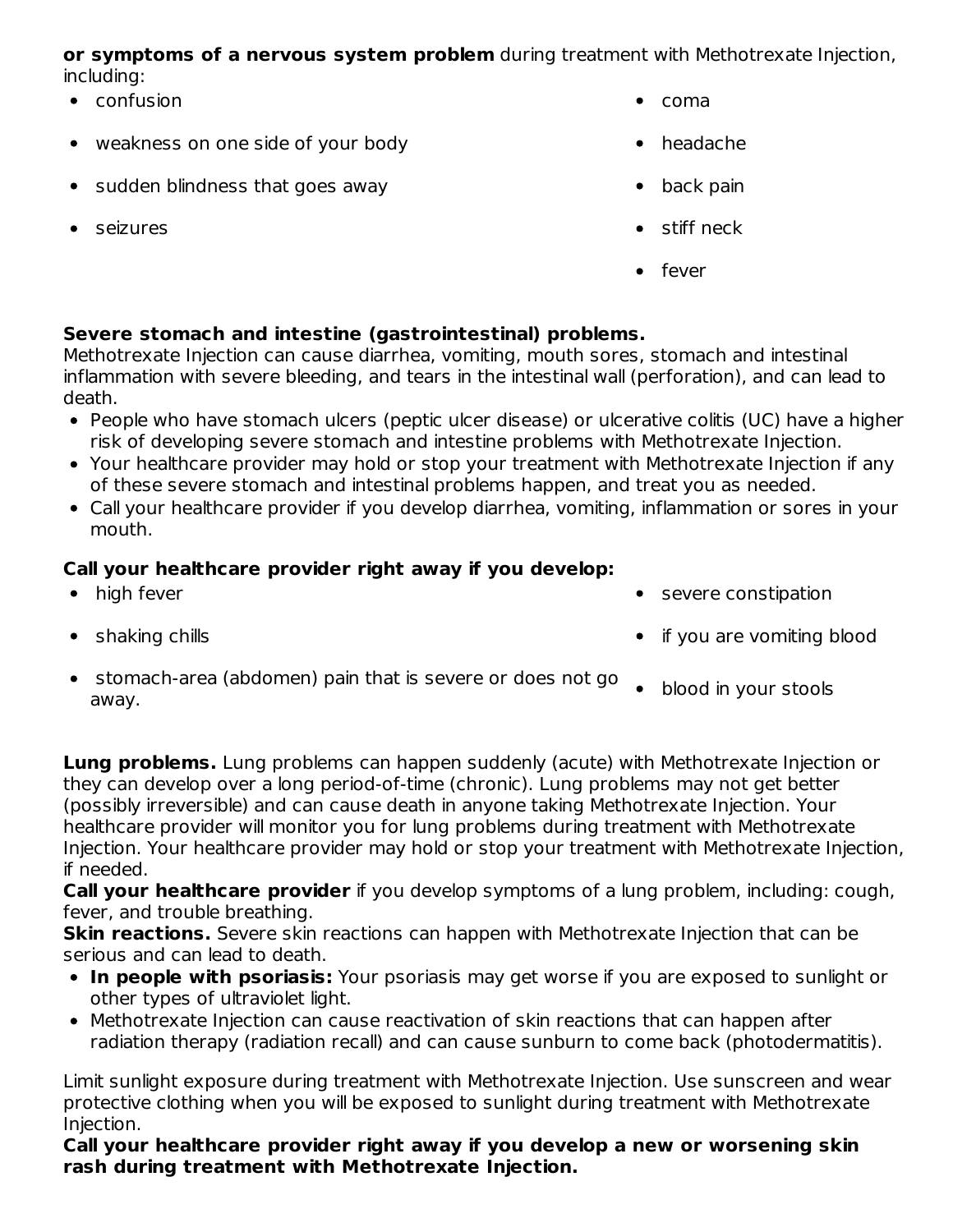#### See "**What are the possible side effects of Methotrexate Injection**?" for more information about side effects.

### **What is Methotrexate Injection? Methotrexate Injection is a prescription medicine used: in adults and children:**

- in combination with other chemotherapy medicines to treat acute lymphoblastic leukemia (ALL) to help prevent (prophylaxis) and to treat leukemia that spreads to the covering of the brain and spinal cord (meninges).
- to treat non-Hodgkin lymphoma
- in combination with other chemotherapy medicines to treat osteosarcoma

## **in adults:**

- in combination with other chemotherapy medicines to treat breast cancer
- alone to treat squamous cell carcinoma of the head and neck
- in combination with other chemotherapy medicines to treat gestational trophoblastic neoplasia

## **Methotrexate Injection is a prescription medicine used:**

- in adults to treat rheumatoid arthritis (RA)
- in children to treat polyarticular juvenile idiopathic arthritis (pJIA)

in adults to treat severe psoriasis

## **Do not receive Methotrexate Injection if you:**

have had a severe allergic reaction to Methotrexate Injection. See "**What is the most important information I should know about Methotrexate Injection?**"

you are pregnant and are being treated, or will be treated with Methotrexate Injection for rheumatoid arthritis, pJIA, or severe psoriasis, or for any disease other than cancer. Methotrexate Injection can cause harm to an unborn baby including birth defects or death of an unborn baby. See "**What is the most important information I should know about Methotrexate Injection?**"

### **Before you receive Methotrexate Injection, tell your healthcare provider about all of your medical conditions, including if you:**

- have kidney problems or are receiving dialysis treatments
- have liver problems
- have a history of neurologic problems, including seizures
- drink-alcohol containing beverages during treatment with Methotrexate Injection, or if there are any changes in the amount of alcoholic beverages you drink
- have fluid in your stomach-area (ascites)
- have lung problems or fluid in your lungs (pleural effusion)
- plan to have any surgeries with general anesthesia, including dental surgery
- have stomach ulcers (peptic ulcer disease)
- have ulcerative colitis
- have recently received or are scheduled to receive a vaccine. You should not receive live vaccines during treatment with Methotrexate Injection.
- are breastfeeding or plan to breastfeed. Methotrexate may pass into your breast milk. Do not breastfeed during treatment and for 1 week after your last dose of Methotrexate Injection.

Tell your healthcare provider about all the medicines you take, including prescription and over-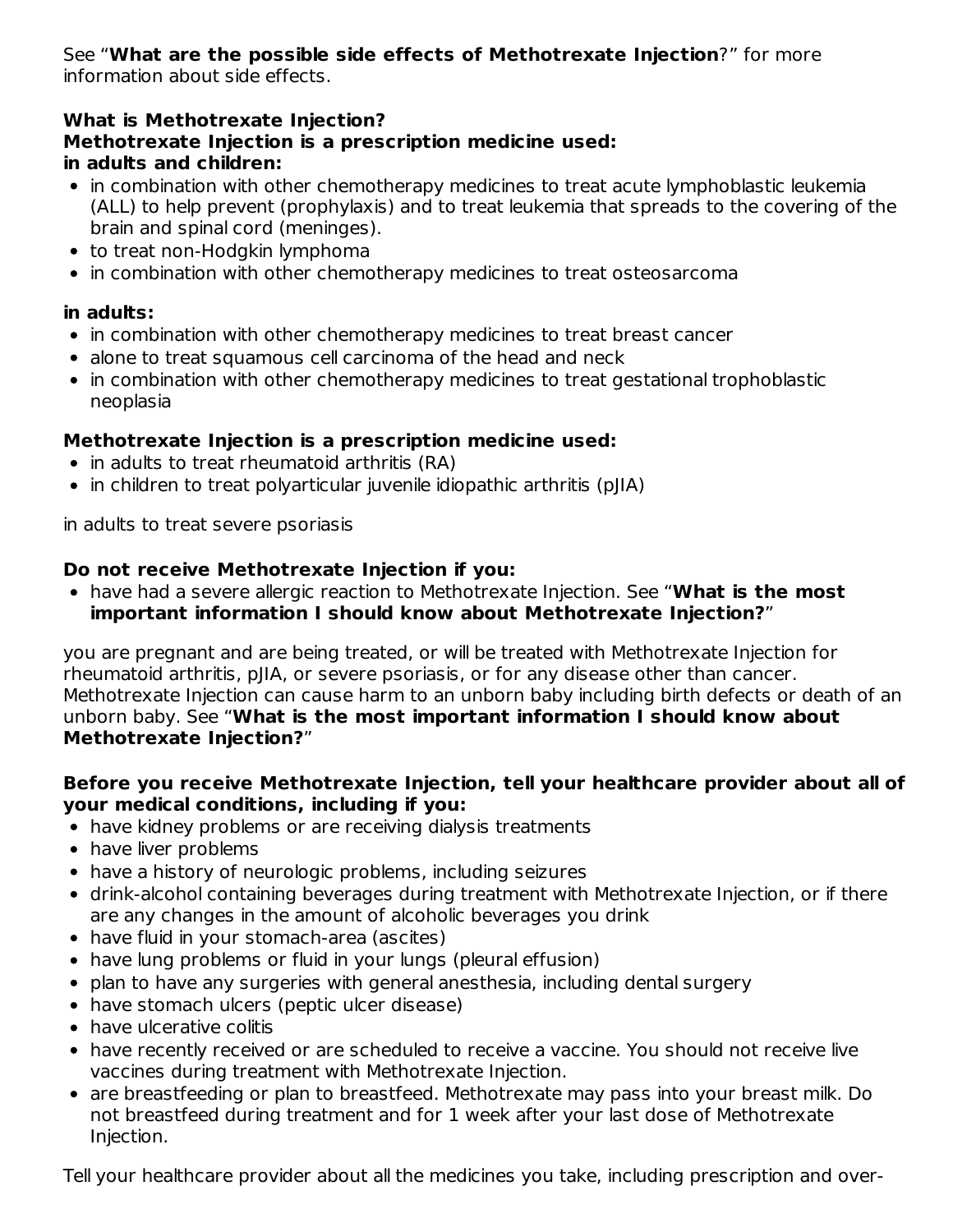the-counter medicines, vitamins, and herbal supplements. Taking certain medicines can affect the amount of methotrexate in your blood and can increase your risk for serious side effects.

### **How will I receive or take Methotrexate Injection?**

- Depending on your medical condition and the dose of Methotrexate Injection that is prescribed by your healthcare provider, Methotrexate Injection can be given to you:
- through an intravenous (IV) line in your vein by injection into a large muscle (intramuscular injection) • injected under your skin (subcutaneous injection)
- for certain diseases the preservative-free formulation of Methotrexate Injection can also be injected through your spine directly into your spinal fluid.

## **If you are receiving Methotrexate Injection to treat your cancer:**

Your healthcare provider will decide your dose, how you will receive Methotrexate Injection, and how often you need to receive it, depending on your medical condition that is being treated.

If you are receiving high-dose Methotrexate Injection to treat your cancer, you will receive the medicine leucovorin to help prevent severe side effects ("rescue") to your bone marrow and other normal cells in your body. You will also receive intravenous (IV) fluids and other medicines to help prevent and treat side effects.

- If you are receiving a "moderate-dose" of Methotrexate Injection to treat your cancer, you may also receive leucovorin.
- **Do not take folic acid or folinic acid during treatment with Methotrexate Injection to treat your cancer,** unless your healthcare provider tells you to. Taking folic acid or folinic acid with Methotrexate Injection may make your treatment less effective.
- Your healthcare provider will do blood tests to check for side effects during treatment with Methotrexate Injection.
- Your healthcare provider may stop your treatment, change when you receive your treatment, or change the dose of your treatment if you have certain side effects while receiving Methotrexate Injection.

### **If you are receiving Methotrexate Injection for treatment of severe psoriasis, rheumatoid arthritis, or polyarticular juvenile idiopathic arthritis:**

- You should receive your Methotrexate Injection dose 1 time each week, not every day. Serious side effects and death have happened in people who mistakenly have taken Methotrexate every day instead of 1 time each week.
- Take folic acid or folinic acid every day during treatment with Methotrexate Injection, as instructed by your healthcare provider, to help reduce the chance of developing certain side effects, such as mouth sores.
- If you receive too much Methotrexate Injection call your healthcare provider or go to your nearest hospital emergency room right way. You will need to receive a medicine as soon as possible to help reduce side effects that could be severe and could cause death.

## **In all patients receiving Methotrexate Injection:**

If you miss receiving a dose of Methotrexate Injection, call your healthcare provider for instructions about when to receive your next dose of Methotrexate Injection.

#### **What are the possible side effects of Methotrexate Injection? Methotrexate Injection can cause serious side effects, including:**

See "**What is the most important information I should know about Methotrexate Injection?**"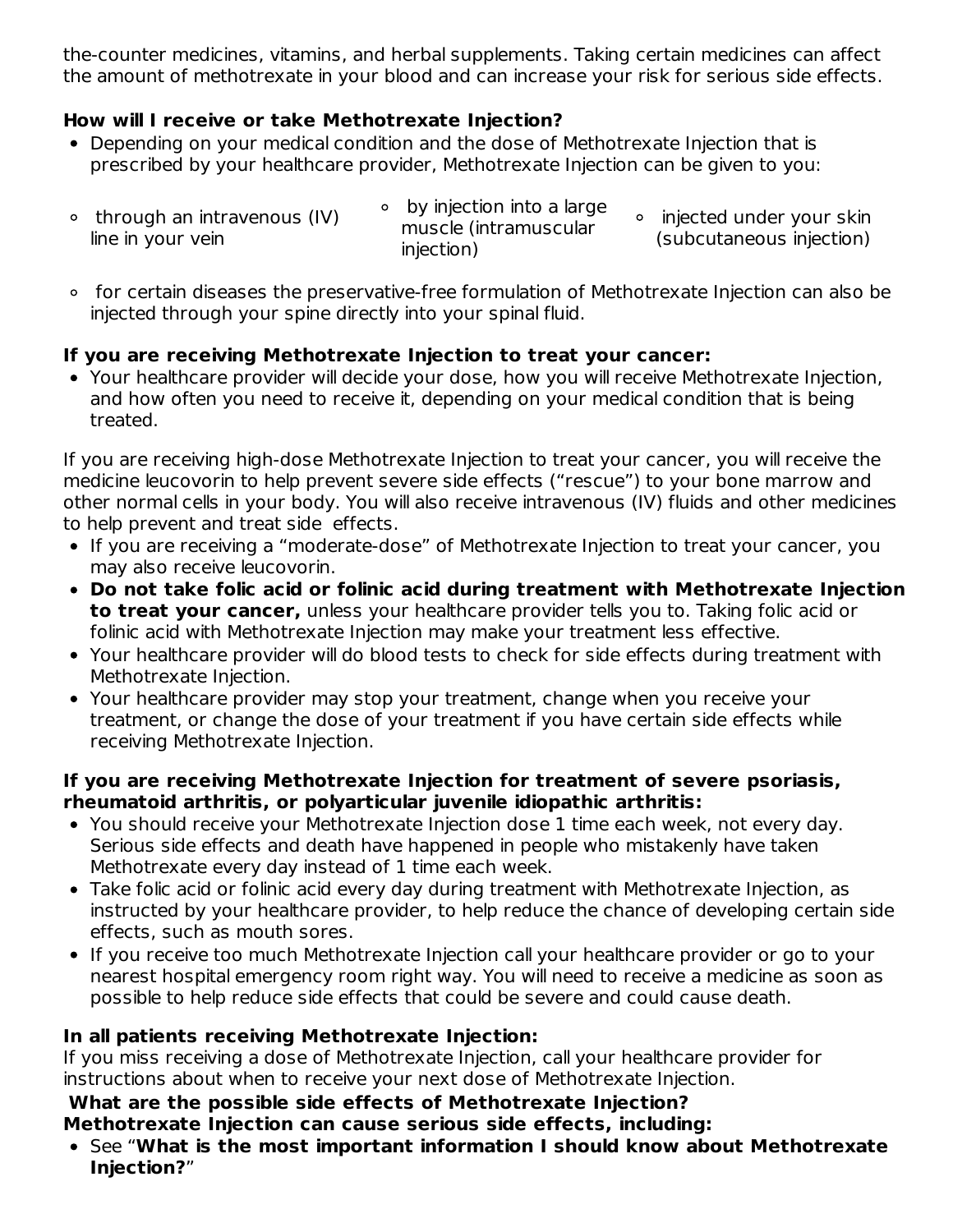- **Tumor lysis syndrome (TLS).** TLS is caused by the fast breakdown of cancer cells. TLS can cause kidney failure and the need for dialysis treatment, abnormal heart rhythm, seizure, and sometimes death. Your healthcare provider may do blood tests to check you for TLS if you are receiving Methotrexate Injection as a cancer treatment. Your healthcare provider will treat you as needed to prevent or manage TLS if you develop it during treatment with Methotrexate Injection.
- **New (secondary) cancers.** New (secondary) cancers can happen in people who take or receive Methotrexate Injection at any dose.
- Certain blood cancers can happen during treatment with low-dose Methotrexate Injection. In some cases, these blood cancers may completely go away (regress completely) after Methotrexate Injection is stopped.
- If you develop one of these blood cancers during treatment with Methotrexate Injection, your healthcare provider will stop your treatment, and treat as needed if the new cancer does not go away after Methotrexate Injection is stopped.
- **Increased risk of soft tissue and bone problems due to receiving Methotrexate Injection in combination with radiation therapy.** In people who receive Methotrexate Injection, some soft tissue in your body may die and some bone cells may die. People who receive radiation therapy in combination with Methotrexate Injection have an increased risk of this happening.

The most common side effects of Methotrexate Injection include:

- mouth sores or ulcers
- nausea
- decreased white blood cell count. See "**What is the most important information I should know about Methotrexate Injection?**"
- upset stomach

**Possible fertility problems (infertility) in males and females.** Methotrexate Injection can cause fertility problems in males and females, and cause sperm production to stop in males, and menstrual problems in females. In females, your periods (menstrual cycle) may be irregular or completely stop when you receive Methotrexate Injection. Your periods may or may not return to normal following treatment. It is not known if your fertility will return after treatment. Talk to your healthcare provider about your risk for infertility if this is a concern for you.

These are not all of the possible side effects of Methotrexate Injection.

Call your doctor for medical advice about side effects. You may report side effects to FDA at 1- 800-FDA-1088.

**General information about the safe and effective use of Methotrexate Injection.**

Medicines are sometimes prescribed for purposes other than those listed in a Patient Information leaflet.

You can ask your pharmacist or healthcare provider for information about Methotrexate Injection that is written for health professionals.

#### **What are the ingredients in Methotrexate Injection? Active ingredient: methotrexate.**

**Inactive ingredients for Methotrexate Injection Preservative-free:** sodium chloride. May contain sodium hydroxide and/or hydrochloric acid to adjust the pH to 8.5.

Manufactured In The Netherlands By: **Pharmachemie B.V.,** Haarlem, The Netherlands  $\mathsf{PREMIERProRx}^{\circledR}$  is a registered trademark of Premier Healthcare Alliance, L.P., used under license.

For more information, call Teva Pharmaceuticals USA, Inc. at 1-888-838-2872.

This Patient Information has been approved by the U.S. Food and Drug Administration.

Rev. B 6/2021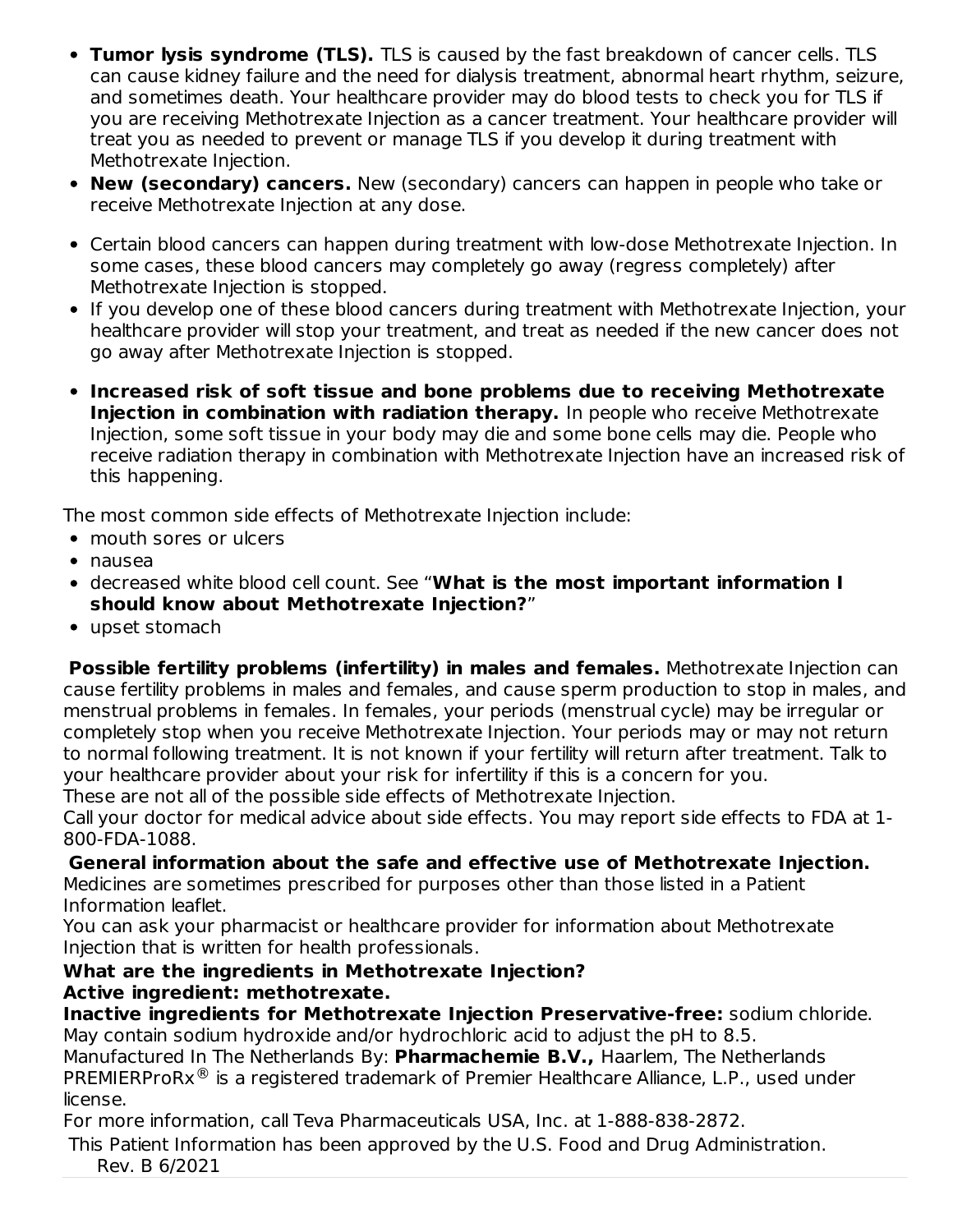### **Package Label PRINCIPAL DISPLAY PANEL**

NDC 0703-3678-81 Methotrexate Injection, USP 1g/40 mL (25 mg/mL) Preservative Free Cytotoxic Agent Sterile Isotonic Liquid Intravenous, Intramuscular, Intrathecal, Subcutaneous Discard Unused Portions. Rx only 40 mL Single-Dose Vial PREMIER Pro Rx®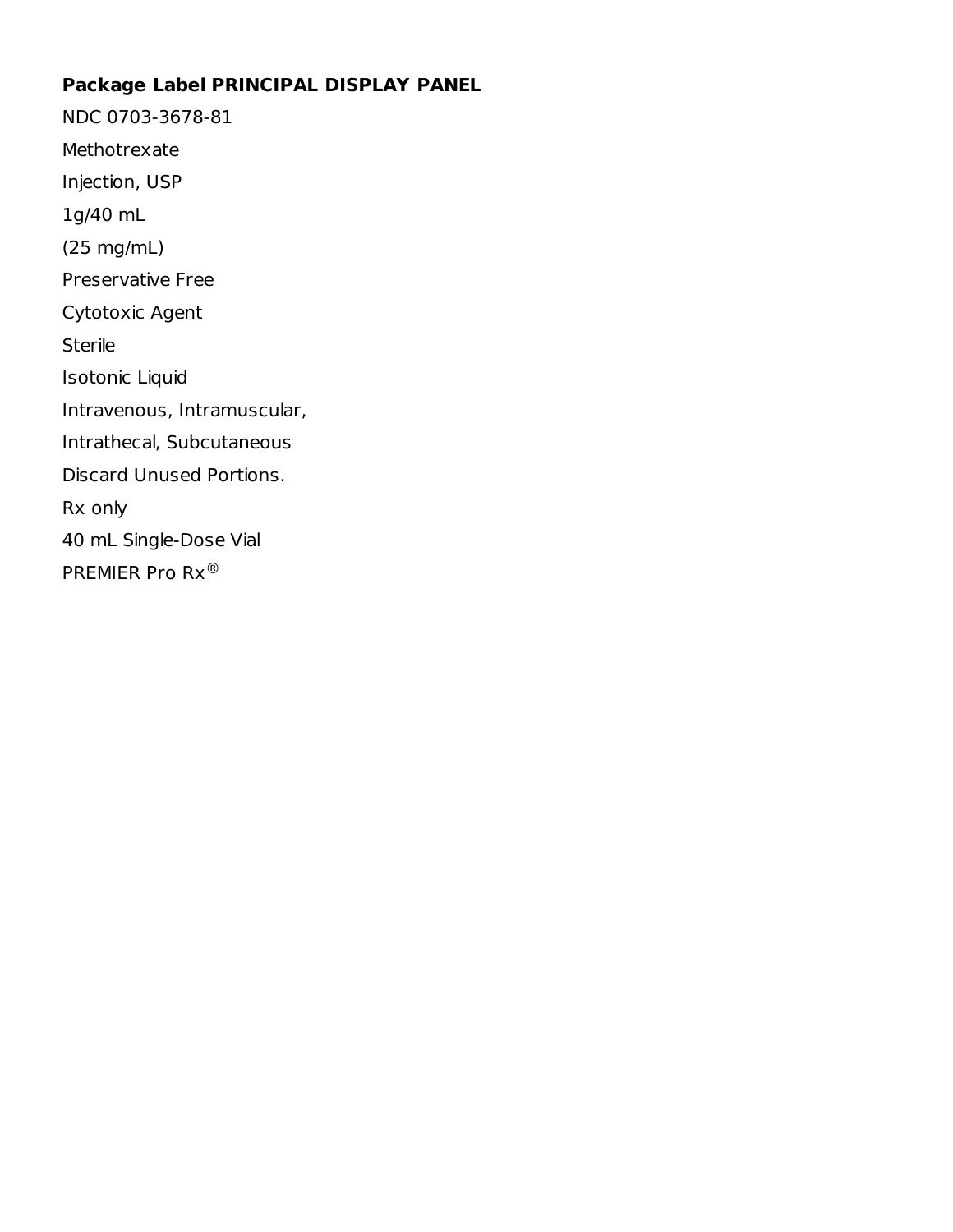

| <b>METHOTREXATE</b><br>methotrexate injection, solution       |                                                                   |                              |                   |  |  |  |  |
|---------------------------------------------------------------|-------------------------------------------------------------------|------------------------------|-------------------|--|--|--|--|
| <b>Product Information</b>                                    |                                                                   |                              |                   |  |  |  |  |
| <b>Product Type</b>                                           | HUMAN PRESCRIPTION DRUG                                           | <b>Item Code</b><br>(Source) | NDC:0703-<br>3678 |  |  |  |  |
| <b>Route of Administration</b>                                | INTRA-ARTERIAL, INTRAMUSCULAR, INTRATHECAL,<br><b>INTRAVENOUS</b> |                              |                   |  |  |  |  |
|                                                               |                                                                   |                              |                   |  |  |  |  |
| <b>Active Ingredient/Active Moiety</b>                        |                                                                   |                              |                   |  |  |  |  |
|                                                               | <b>Ingredient Name</b>                                            | <b>Basis of</b><br>Strength  | <b>Strength</b>   |  |  |  |  |
| <b>METHOTREXATE SODIUM (UNII: 3IG1E710ZN) (METHOTREXATE -</b> |                                                                   | <b>METUOTDEVATE</b>          | $25 \text{ mg}$   |  |  |  |  |